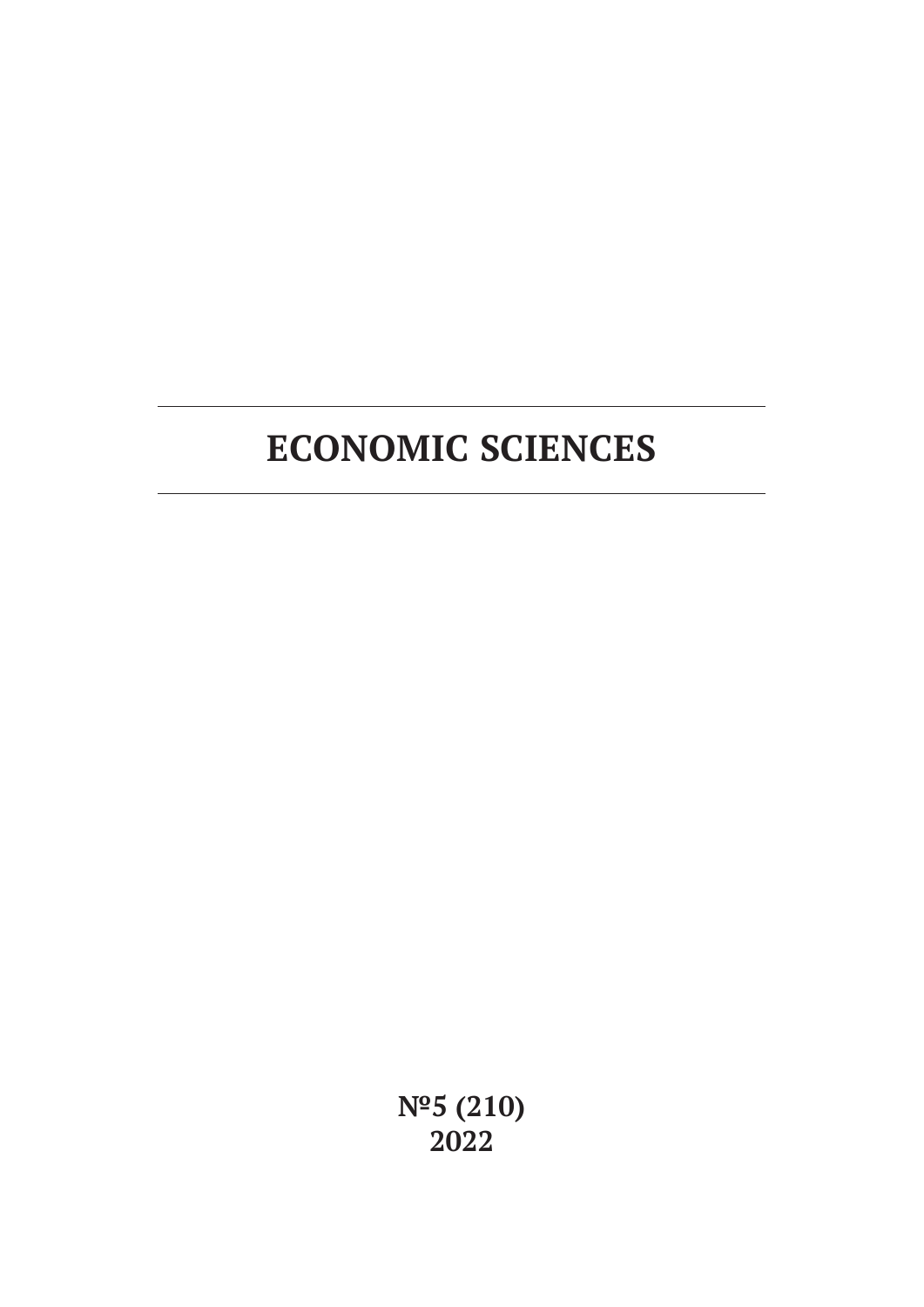#### **Editorial Council**

**V.V. Artiakov** — Doctor of Economics, Member of Russian Academy of Engineering

**R.S. Grinberg** — Doctor of Economics, Professor, Institute of Economy of Russian Academy of Sciences,

**A.G. Griaznova** — Doctor of Economics, Professor, Honorary President of Financial University under the Government of the Russian Federation

**N.G. Kuznetsov** — Doctor of Economics, Professor, Rostov State University of Economics

**V.N. Ovchinnikov** — Doctor of Economics, Professor, Southern Federal University

**A.A. Porokhovski** — Doctor of Economics, Professor, Moscow State University named after M.V. Lomonosov

**S.N. Silvestrov** — Doctor of Economics, Professor, Financial University under the Government of the Russian Federation

**A.N. Shokhin** — Doctor of Economics, Professor

**M.A. Eskindarov** — Doctor of Economics, Professor, President of Financial University under the Government of the Russian Federation

The journal is included in the list of the Higher Accreditation Committee of The Ministry of Education and Science of Russia of the leading scientific journals and publications issued in the Russian Federation, where the main scientific results of the scientific theses for the degrees of Doctor and Candidate of Science can be found

Founder: LLC "Economic Sciences" Address: 125057, Moscow, Chapaevskii per., 3-775 E-mail: info@ecsn.ru WWW: http://ecsn.ru

The Certificate of registration of mass media: ПИ № ФС77–21147 from 28.06.2005

Subscription index 20387

ISSN 2072–0858

Issue date 31.05.2022 Format 60х84/8 Printed signatures 33.13 500 copies Printed by "24 Print" Ltd

#### **Editorial Board**

**V.A. Meshcherov** — Doctor of Economics, Professor, Chief Editor of the Journal «Economic Sciences»

**F.F. Sterlikov** — Doctor of Economics, Professor, Moscow State University of Technologies and Management named after K.G. Razumovskiy

**E.V. Zarova** — Doctor of Economics, Professor, Plekhanov Russian University of Economics

**A.E. Karlik** — Doctor of Economics, Professor, St.-Petersburg State University of Economy and Finance

**N.G. Kuznetsov** — Doctor of Economics, Professor, Rostov State University of Economics

**V.N. Ovchinnikov** — Doctor of Economics, Professor, Southern Federal University

**S.N. Silvestrov** — Doctor of Economics, Professor, Financial University under the Government of the Russian Federation

**A.A. Bakulina** — Doctor of Economics, Professor, MGIMO University

**V.A. Savinova** — Doctor of Economics, Professor, Samara State University of Economics

**E.N. Valiyeva** — Doctor of Economics, Professor, Samara State University of Economics

**G.D. Fainshtein** — PhD in Economics, Tallinn University of Technology

**V.A. Piskunov** — Doctor of Economics, Professor, Samara State University of Economics

**A.M. Petrov** — Doctor of Economics, Professor, Financial University under the Government of the Russian Federation

**P.V. Pavlov** — Doctor of Economics, Associate Professor, Southern Federal University

**O.A. Khokhlova** — Doctor of Economics, Professor, East-Siberian University of Technology and Management

**K.N. Ermolaev** — Doctor of Economics, Professor, Samara State University of Economics

**O.E. Ryazanova** — Doctor of Economics, Professor, Head of the Department of Economic Theory, MGIMO University

**N.V. Kuznetsov** — Doctor of Economics, Financial University under the Government of the Russian Federation

**V.S. Osipov** — Doctor of Economics, MGIMO University

#### **Chief Editor:**

**V.A. Meshcherov** — Doctor of Economics, Professor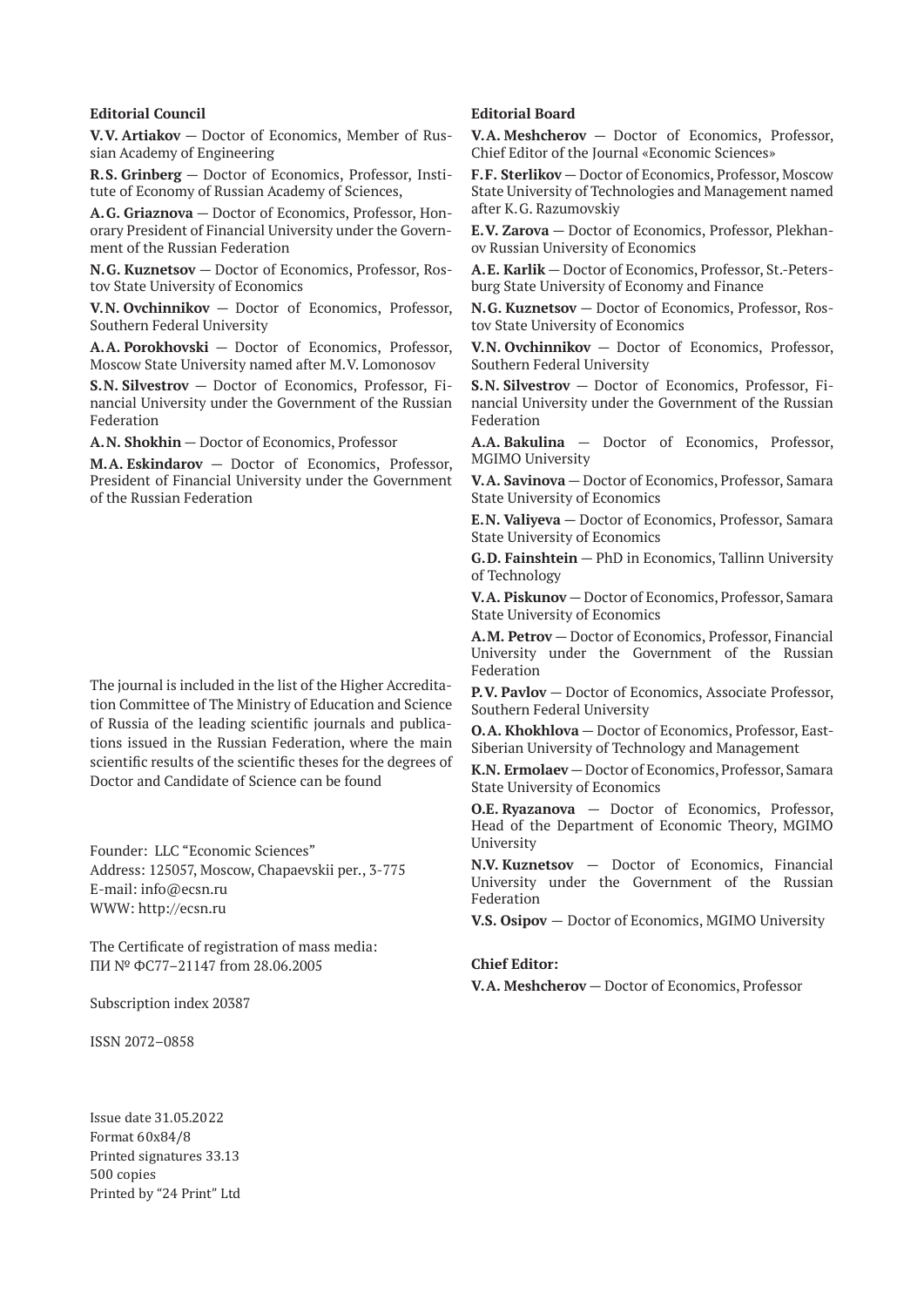### **CONTENTS**

# **WORLD ECONOMY**

| Goya Bejan Prospects for strengthening trade and economic ties Afghanistan with Central Asia 258 |  |
|--------------------------------------------------------------------------------------------------|--|
| Kasan uulu Samagan The impact of remittances from the Russian Federation on the real             |  |
| Konina N.Yu. Strategic aspects of mergers and acquisitions of German chemical TNCs  259          |  |
| <b>Secrieru V.</b> Eastern Partnership: EU relations with the countries of the post-Soviet space |  |
|                                                                                                  |  |
| <b>Shcherbakova A.M.</b> The cyclical development of the us economy of the last decade  261      |  |

# **ECONOMIC THEORY**

| Afanaskina E.M. Approaches to the study of the transformation of labor market institutions:         |  |
|-----------------------------------------------------------------------------------------------------|--|
| <b>Bekbuzarov S.-M.D.</b> Actual problems of the social sphere in the modern economy of Russia  262 |  |
| <b>Grishina A.K.</b> System approach to studying the institutional environment of an integration    |  |
| Levchenko L.V., Tverdokhlebova T.V. The influence of intellectual capital on the formation          |  |

### **ECONOMICS AND MANAGEMENT OF NATIONAL ECONOMY**

| Astafieva O.V., Nikitina M.S. Analysis of mobile applications for residents of a megalopolis         |
|------------------------------------------------------------------------------------------------------|
| Bisko K.T., Komarov A.G. The integrative role of technology in the national innovation system 265    |
| Gataullin M.V. The state of the Russian oil and gas industry at the current stage of economic<br>266 |
| Davkaraev S.A. Budgeting and financial planning of private jet operators  266                        |
| Dozhdeva E.E., Kharitonova P.S. Rating assessment in the diagnosis of financial security             |
| Abramov V.I., Lavrentiev I.A., Grempel V.O. The role of innovations and startups<br>267              |
| Zvyagintsev P.S. State programs as a tool of public administration in the agricultural               |
| Kolesnichenko N.K. Risk management in Russian technology companies  269                              |
| Danilova S.N., Petrova O.Yu., Teislina O.G. Features of national design in the region  269           |
| Zhidkova M.I., Pynko L.E. Modern approaches to teaching statistical disciplines for students<br>270  |
| Ishmuratova C.A., Kalinskaya E.P., Afonina E.D., Aldyrov A.A. Franchising in Russia                  |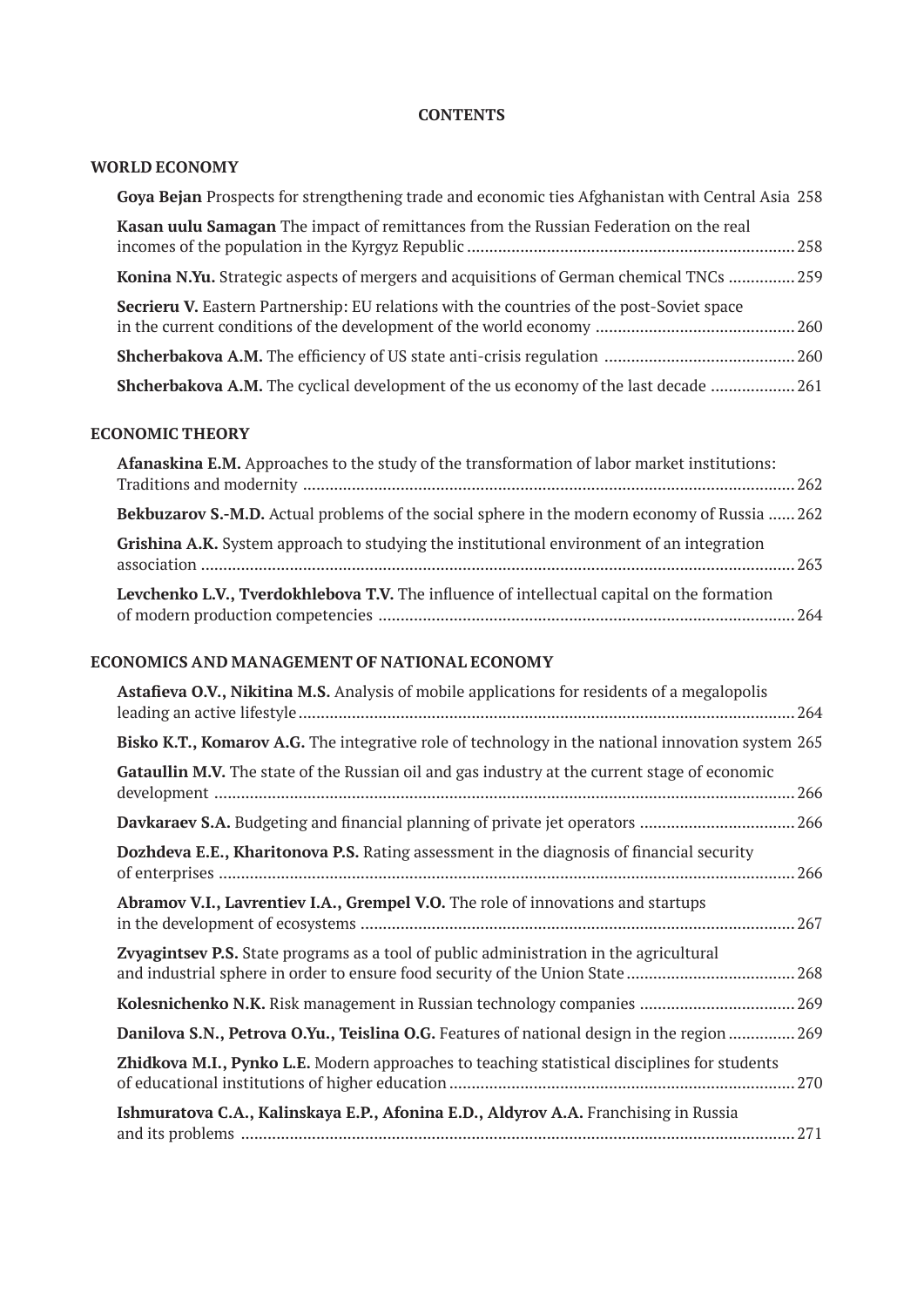| Karlik A.E., Kravchenko K.N. Industrial policy of the Republic of Crimea in the context                                                                                       |  |
|-------------------------------------------------------------------------------------------------------------------------------------------------------------------------------|--|
| Kozlov M.L. Nature of external environment in the context of life insurance 272                                                                                               |  |
| Kosobokov A.Yu., Kranina A.D. Approaches to the formation of a regional innovation policy                                                                                     |  |
| Mirgorodskaya M.G., Anichkina O.A., Zhukova N.V., Krylova A.P., Tumanov A.M.,<br>Arakelyan M.A. Socio-economic aspect of the prospects for the development of food            |  |
| Orel A.A., Zaborovskaya O.V. Support for youth environmental entrepreneurship<br>in the Leningrad region as the basis for achieving the goals of sustainable development      |  |
| Ostapenko T.V. Deepening of intersectoral relations as a factor sustainability                                                                                                |  |
| <b>Poluyanova N.V.</b> Socio-economic development of the Belgorod region in the conditions                                                                                    |  |
| Prasolov V.I. Analysis of international practice of combating fraud in industrial enterprises  275                                                                            |  |
| Rodionov D.G., Alekseev V.A., Terentyeva D.A., Konnikov E.A. Modeling the environmental                                                                                       |  |
| Rodionov D.G., Alekseev V.A., Terentyeva D.A., Konnikov E.A. Impact mechanisms                                                                                                |  |
| Simakova Z.L. Features of operational management of dynamic multi-type production  277                                                                                        |  |
| <b>Smirnov A.A.</b> Concept of material resources management in lean production at engineering                                                                                |  |
| Taranova I.V., Dalchenko E.A., Dubskaya E.S. The main directions of the formation<br>of the mechanism of socio-environmentally-economically balanced land use at the regional |  |
| Khalikov A.L., Kasyanova D.R. Intellectual potential as a factor influencing the employment                                                                                   |  |
| Khomyakova L.I. Analysis of international experience in ESG projects investing and its global                                                                                 |  |
| Chekhovskikh I.A., Ol E.M., Popazova O.A., Rasskazova O.A., Aleksandrov I.N.<br>Modern features of labor organization in the agro-industrial complex of Russia in the light   |  |
| Chumakova T.N., Garcheva E.V., Ushakov A.E. Organizational-economic<br>and administrative-legal instruments of land use greening at the regional level  281                   |  |
| <b>BOOK KEEPING, STATISTICS</b>                                                                                                                                               |  |
| <b>Plotnikova V.V., Stubalin P.V.</b> Regulation of business processes for sales forecasting purposes  283                                                                    |  |
| Rozanova T.P., Stytsiuk R.Y. Characteristics of the main problems of tourism statistics  283                                                                                  |  |
| Rozanova T.P., Stytsyuk R.Y. The multidimensionality of tourism and the problems                                                                                              |  |
|                                                                                                                                                                               |  |

**Tolmachev M.N., Loseva A.V.** Analysis of business digitalization processes in Russia ................ 284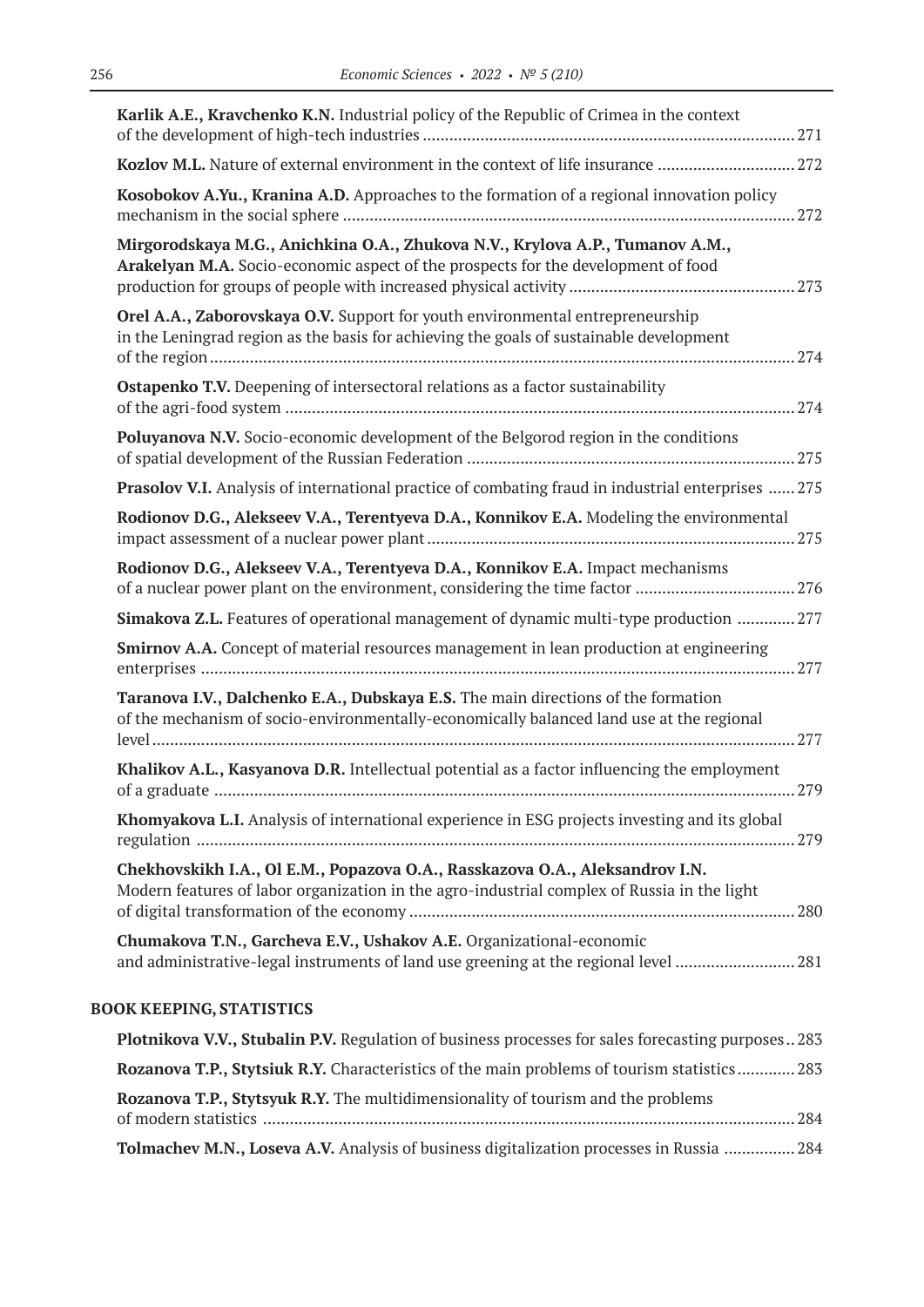| Tolmachev M.N., Stubalin P.V. Planning of business process reengineering «marketing         |  |
|---------------------------------------------------------------------------------------------|--|
|                                                                                             |  |
| <b>Khasanova F.R.</b> Prospects for introducing a carbon tax in the context of anti-Russian |  |
|                                                                                             |  |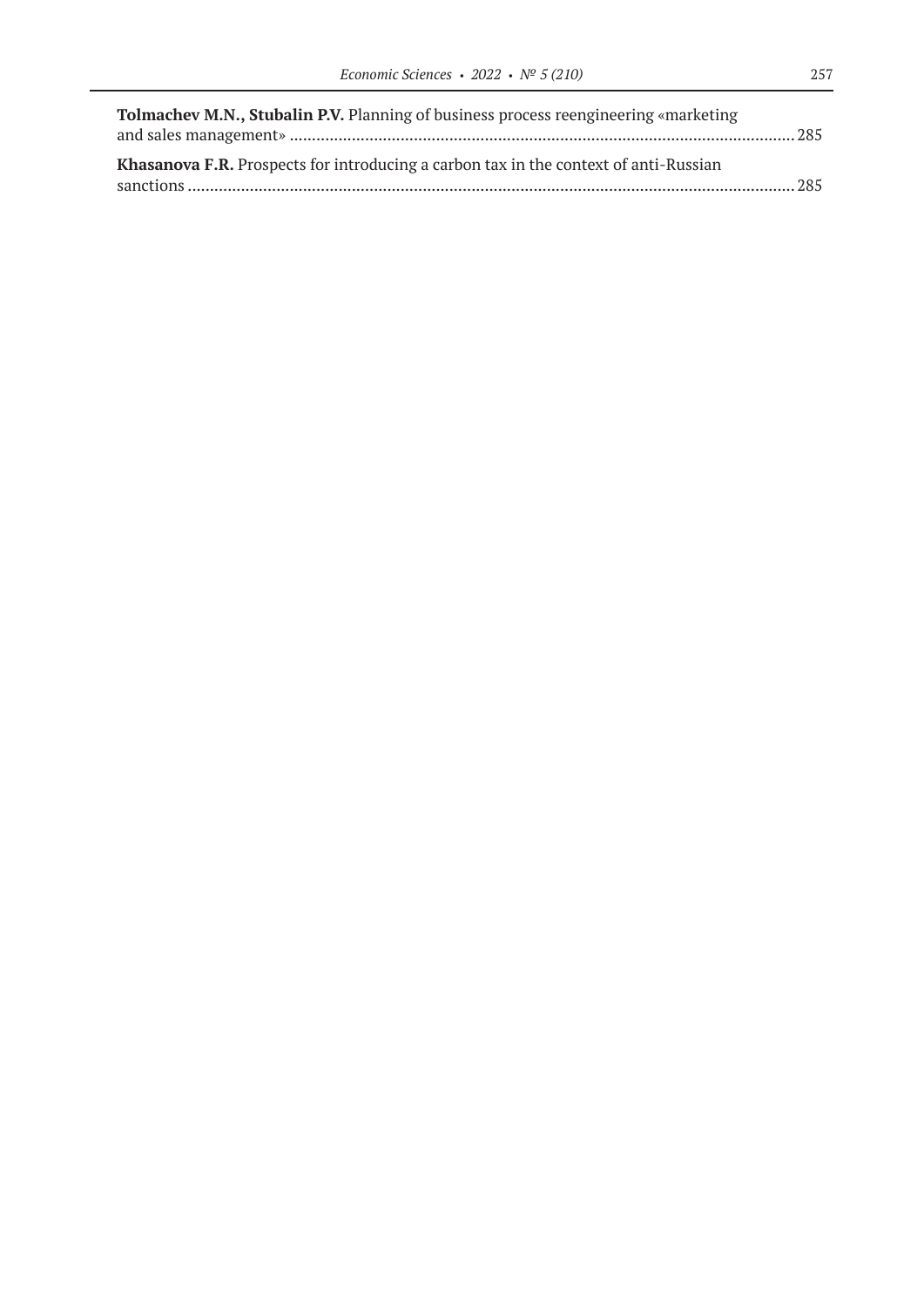### **WORLD ECONOMY**

# **PROSPECTS FOR STRENGTHENING TRADE AND ECONOMIC TIES АFGHANISTAN WITH СENTRAL АSIA**

#### © 2022 **Goya Bejan**

2nd year postgraduate student of the Department of World Economy and International Business of the Faculty of International Economic Relations Financial University under the Government of the Russian Federation, Moscow, Russia E-mail: Bezhangoya@yahoo.com

Afghanistan is going through a difficult period of economic and political transformations, further regional integration, including with the countries of Central Asia, will be an important element of any future development strategy. Over the past decade, Afghanistan has made significant progress in development. For example, per capita income more than tripled from 2003 to 2021, increasing from \$198 to \$978. However, Afghanistan remains one of the poorest countries in the Asia-Pacific region with a wide range of social and economic problems. In addition, the country is currently going through a difficult period of economic and political transformations.

*Keywords: Afghanistan, Central Asia, economic relations, trade relations.*

# **THE IMPACT OF REMITTANCES FROM THE RUSSIAN FEDERATION ON THE REAL INCOMES OF THE POPULATION IN THE KYRGYZ REPUBLIC**

#### © 2022 **Kasan uulu Samagan**

PhD student of Department of World Economy and International Business Financial University under the Government of the Russian Federation, Moscow, Russia E-mail: Samagan94@gmail.com

The article analyzes the impact of remittances (money transfers) received from Kyrgyz migrants in the Russian Federation on the real incomes of the population of the Kyrgyz Republic. For the research, the author's model was used, calculated on the basis of a regression analysis of the volume of remittances and the number of migrant workers in Russia.

*Keywords: labor migration, socio-economic development of the Kyrgyz Republic, migrant remittances, remittances, movement of labor resources in the EAEU.*

#### **References**

- 1. Dilip Ratha, Supriyo De, Eung Ju Kim, Sonia Plaza. Phase II: COVID‑19 Crisis through a Migration Lens Migration and Development / World Bank Group. Brief review № 33/ Washington, DC. October 2020, 8–20 с
- 2. Abramov, V.L.Labor aspects of the development of integration of the EU member states / V.L.Abramov, I.N.Belogrud // Economy. Business. Banks.  $- 2018. - N^{\circ} S4. - C. 104-110. - EDN XPUHJB.$
- 3. Gabrus, A.A. Economic and social consequences of immigration for receiving countries / A.A.Gabrus // Vector Economiki.  $-2019. - N^{\circ} 4(34)$ .  $- C. 40$ .
- 4. Abramov, V. L.Theoretical and methodological approaches to the study of Eurasian integration / V. L.Abramov, V. N. Zhivalov // Economist.  $-2020. -$  № 1.  $-$  C. 80-96.  $-$  EDN CFZIKL.
- 5. Money transfers of individuals carried out through money transfer systems. Statistics, Money transfers of the National Bank of the Kyrgyz Republic. Avaibale at:: https://www.nbkr.kg/index1.jsp?item=1785&lang=RUS (Avaibale at: 17.01.2022)
- 6. Kyrgyzstan in numbers. Statistical completation. Bishkek, 2020. Avaibale at: http://www.stat.kg/media/ publicationarchive/500720d5‑e440–4bfd‑9e9c-b05c210f5f92.pdf (accessed: 27.12.2021)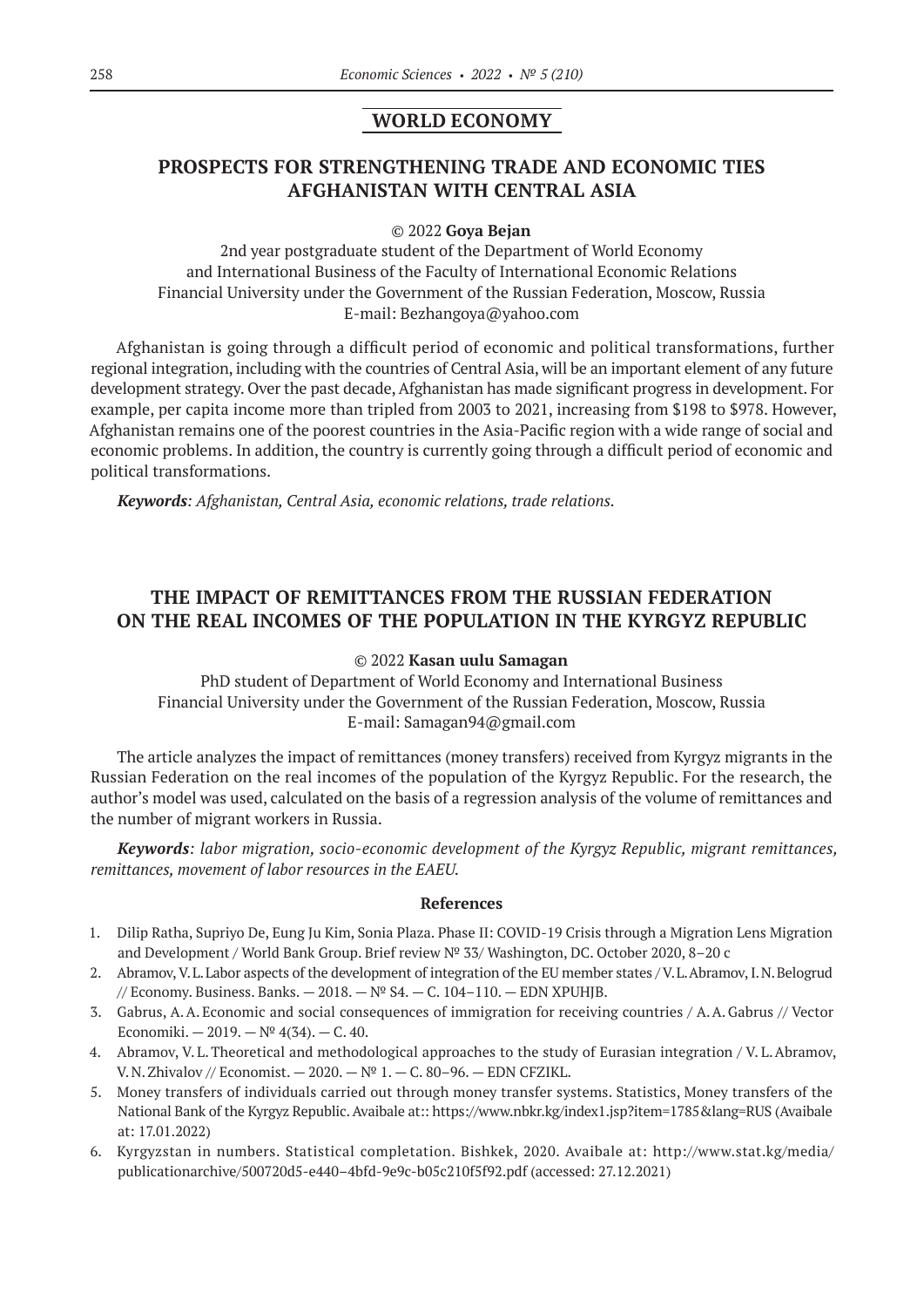### **STRATEGIC ASPECTS OF MERGERS AND ACQUISITIONS OF GERMAN CHEMICAL TNCS**

© 2022 **Konina Natalia Yurievna**

Doctor of Economics, Professor, Head of the Department of Management, Marketing and Foreign Economic Activity named after I.N.Gerchikova Moscow State Institute of International Relations (University) of the Ministry of Foreign Affairs of the Russian Federation (MGIMO MFA of Russia), Moscow, Russia E-mail: nkonina777@gmail.com

This article explores the strategic aspects of mergers and acquisitions of German chemical TNCs in modern conditions. The trends in the evolution of chemical TNCs in a dynamic and unstable environment are analyzed. The factors that led to the active use of acquisitions in the implementation of the growth strategies of chemical TNCs are identified. The influence of intra-industry factors is revealed. The characteristic features of the largest transactions implemented by the German chemical TNCs within the framework of the implemented corporate strategies are considered. A trend towards an increase in the average transaction size was revealed. The strategic results of deals on corporate control of German chemical transnational corporations (TNCs) in modern conditions are analyzed.

*Keywords: Transnational corporations, TNCs, chemical TNCs, globalization, chemical industry, strategies, strategic development, competitive advantages, mergers and acquisitions, corporate control.*

#### **References**

- 1. *Vladimirova I. G.*Sliyaniya i pogloshcheniya //Menedzhment v Rossii i za rubezhom. 2015 —№ 1. S.54
- 2. *Vladimirova I.G., Konina N.*YU., *YefremovV. S.*Transnatsionalizatsiya mezhdunarodnykh kompaniy: osobennosti i tendentsii. Upravlenets. 2020. T. 11. № 4. S. 70–81.
- 3. Gokhan, *Patrik A.* Sliyaniya, pogloshcheniya i restrukturizatsiya kompaniy: per. s angl./ *Patrik A.*Gokhan. M.: Al'pina Pablisher, 2020. — 214 s.
- 4. *Grishina N.,* Ivanova YU., Ignatishina YU. Sliyaniya i pogloshcheniya: strategiya, taktika, finansy. M.: Al'pina Biznes Buks, 2005.-356 s.
- 5. Kondrat'yev V. B. Otrasli i sektora global'noy ekonomiki: Osobennosti i tendentsii razvitiya. –Moskva: Mezhdunarodnyye otnosheniya, 2015.-448 s.
- 6. Kondrat'yev V.B.Global'nyye tsepochki stoimosti kak forma transnatsionalizatsii promyshlennosti. Problemy teorii i praktiki upravleniya. 2017. № 6. S. 8–20.
- 7. *Konina N.*YU. Evolyutsiya krupneyshikh germanskikh TNK. Sovremennaya Yevropa. 2018. № 2 (81). S. 49–59.
- 8. *Konina N.*YU. Cherty sovremennoy geoekonomiki. Mezhdunarodnyye protsessy. 2018. T. 16. № 2 (53). S. 186–196.
- 9. *Kudinova O.N.Khimprom* lider relokatsii. The Chemical Journal.  $2017.$   $N<sup>°</sup>$  3. S. 50–53.
- 10. *Savchuk S.V.*Analiz osnovnykh motivov sliyaniy i pogloshcheniy // Menedzhment v Rossii i za rubezhom.— 2010. № 5.
- 11. *Radygin A., Entov R.*Rynok sliyaniy i pogloshcheniy: novyye teoreticheskiye podkhody. Ekonomicheskaya politika. 2010. № 5. S. 67–91.
- 12. *Hien T.N., Kenneth Y., Qian S.*Motives for Mergers and Acquisitions: Ex-Post Market Evidence from the US // Journal of Business Finance & Accounting. 2012. Vol. 39. № 9–10. P. 1357–1375.
- 13. Sheen, A., 2020. Do public and private firms behave differently? An examination of investment in the chemical industry. Journal of Financial and Quantitative Analysis, 55(8), pp.2530–2554.
- 14. Zhou, Y., Synergy, Coordination Costs, and Diversification Choices. Strategic Management Journal, volume 32, issue 6, pp. 624–639, June 2011. http://onlinelibrary.wiley.com.bibl.proxy.hj.se/doi/10.1002/smj.889/full#bib53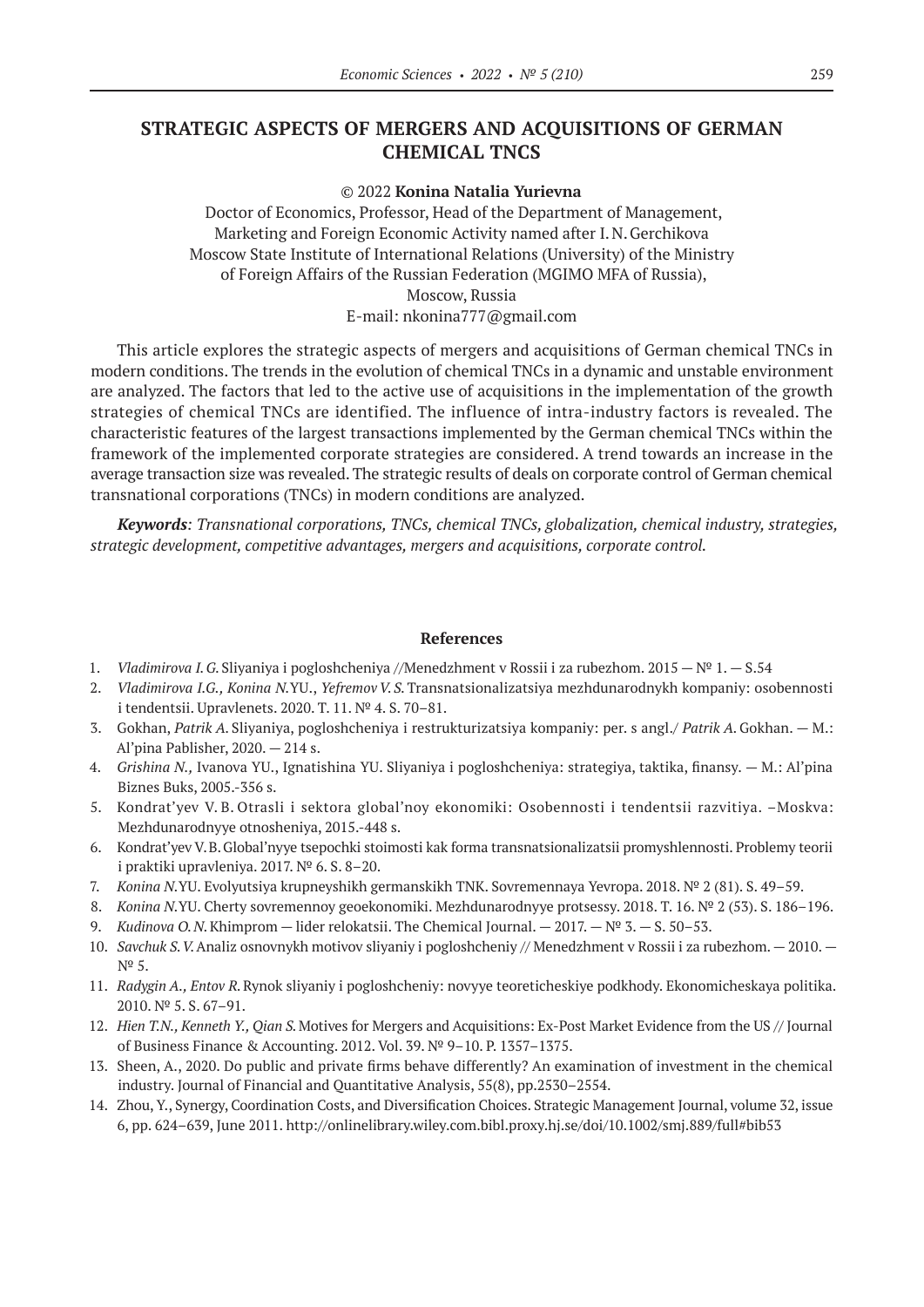# **EASTERN PARTNERSHIP: EU RELATIONS WITH THE COUNTRIES OF THE POST-SOVIET SPACE IN THE CURRENT CONDITIONS OF THE DEVELOPMENT OF THE WORLD ECONOMY**

© 2022 **Secrieru Vladislav**

Post-graduate, Department of World Economy and International Business Financial University under the Government of the Russian Federation, Moscow, Russia E-mail: secrieru.vladislav@gmail.com

The article deals with the development of integration relations of the European Union (hereinafter — EU) with the countries of the post-Soviet space. Integration processes are modeled on the platform created at the initiative of the EU, the Eastern Partnership (hereinafter — EaP). The aim of this platform is to conclude with post-Soviet countries the agreements on association with the EU, as well as on the formation of a comprehensive free trade area. This paper will examine the institutional framework involved in the implementation of the EaP, the results of the first Roadmap "20 Outcomes by 2020" and a review of the further objectives of the Eastern Partnership.

*Keywords: Eastern Partnership, European Union, post-Soviet countries, association agreements, comprehensive free trade area.*

### **THE EFFICIENCY OF US STATE ANTI-CRISIS REGULATION**

© 2022 **Shcherbakova Alina Mikhailovna** graduate student Moscow State Institute of International Relations (Russian MFA), Moscow, Russia E-mail: alina-lina‑95@bk.ru

The economic system of any country regularly goes through cyclical ups and downs, and the state is to mitigate these fluctuations. The purpose of this article is to study the US anti-crisis policy of the last decade (i.e.after 2008), and analyze the decisions made by the Federal Reserve System and the US Department of the Treasury in response to the financial market challenges. In the article, we analyzed thoroughly the consequences of the global economic crisis of 2008 for the US economy and managed to determine the general directions of the US post-crisis development in terms of monetary and fiscal policies. Based on the official data published by the Federal Reserve Bank of St. Louis we studied the immediate actions of the Fed and the US Department of the Treasury in the framework of anti-crisis regulation. The main focus was made on the analysis of the effectiveness of the quantitative easing policy and its main results.

From the study, we can conclude that the extremely liberal approach of the Fed, including the uncontrolled issue of financial instruments across the economy was a tactical and strategic mistake. However, the policy of "quantitative easing", despite overall criticism, has proved its effectiveness, and therefore was implemented as anti-crisis measure after pandemic.

*Keywords: monetary policy, the Fed, economic crisis, business cycle, recession, quantitative easing, public debt, corporate debt, key rate, buyout.*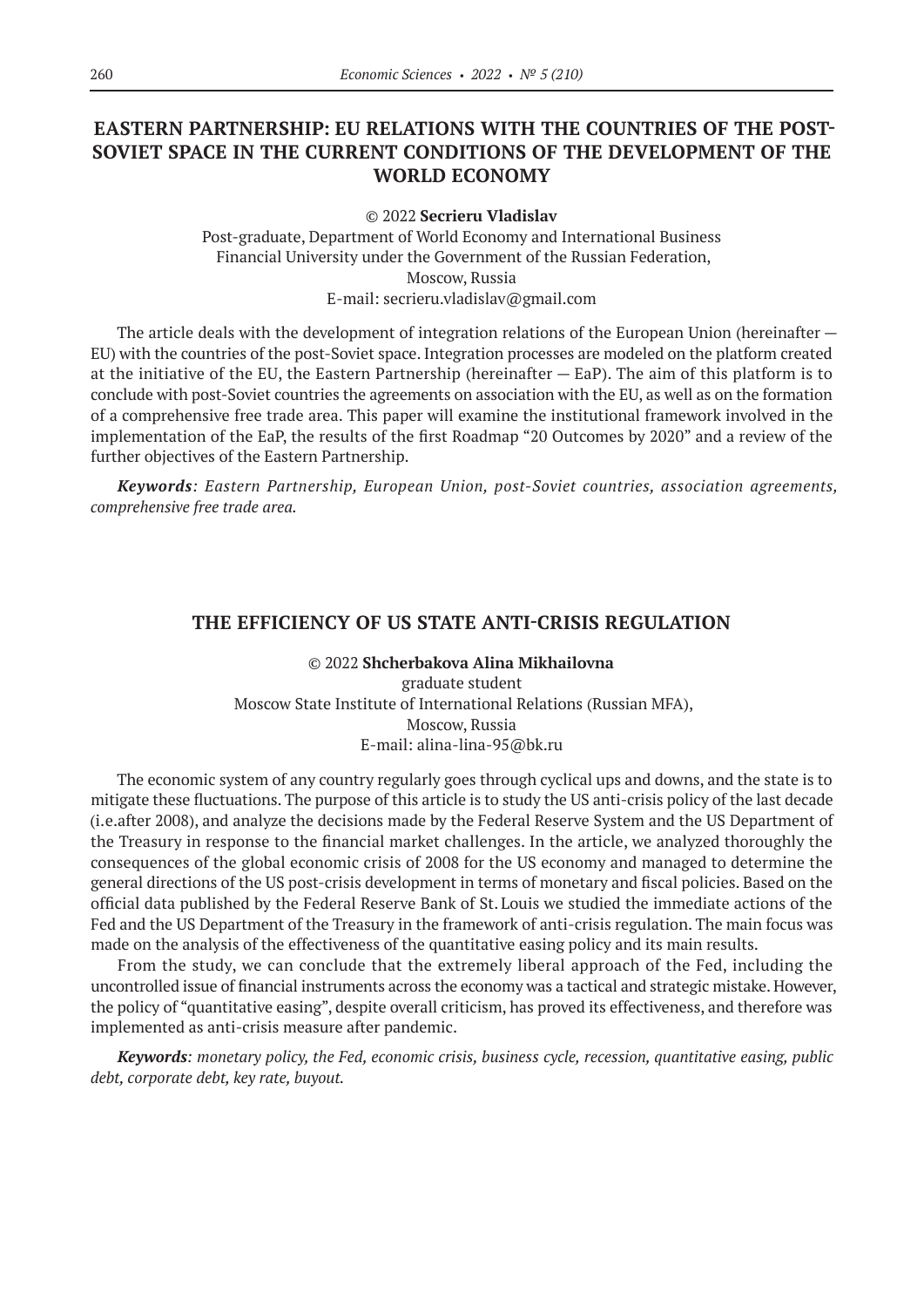### **THE CYCLICAL DEVELOPMENT OF THE US ECONOMY OF THE LAST DECADE**

#### © 2022 **Shcherbakova Alina Mikhailovna**

#### aspirant

Moscow State Institute of International Relations of the Ministry of Foreign Affairs of Russia, Moscow, Russia E-mail: alina-lina‑95@bk.ru

Economic development is a continuous process, but not a uniform one. The crisis finishes and starts a new round of the economic cycle. The purpose of this article is to study the US business cycle of the last decade (i.e.after 2008). In the article, we analyzed thoroughly the consequences of the global economic crisis of 2008 for the US economy: we considered about the development of the US during and after the crisis, investigated the main causes of the crisis and researched the main macroeconomic indicators.

It was impossible not to cover the US debt problem, namely the problem of public and corporate debt. In this regard, the dynamics of the main indicators was analyzed and contradictions in the US economic policy were highlighted. From the study, we can conclude that the extremely liberal approach of the Fed, including the uncontrolled issue of financial instruments resulted in growing government and corporate debts, which pose a far greater threat to the US economy. The value of the state corporate debt now amounts to about half of the country's annual GDP and, in the event of an unfavorable market situation, can lead to mass business bankruptcy.

*Keywords: monetary policy, the Fed, economic crisis, business cycle, recession, quantitative easing, public debt, corporate debt.*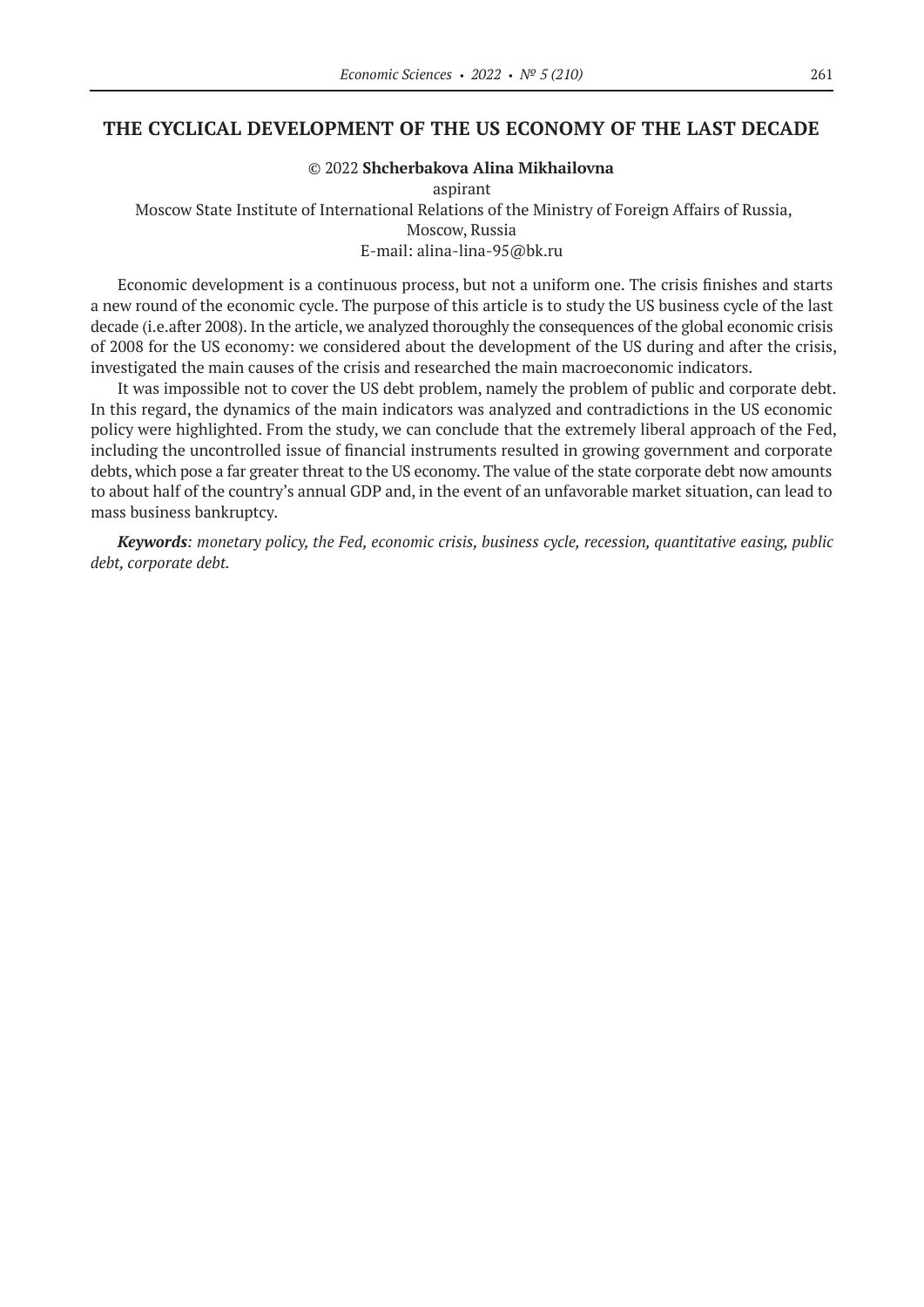### **ECONOMIC THEORY**

# **APPROACHES TO THE STUDY OF THE TRANSFORMATION OF LABOR MARKET INSTITUTIONS: TRADITIONS AND MODERNITY**

© 2022 **Afanaskina Ekaterina Mikhailovna**

graduate student of the Department of economic theory Financial University under the Government of the Russian Federation, Moscow, Russia E-mail: ekaterina.afanaskina@yandex.ru

The main economic problem of Russia is low labor productivity, and new technologies and the corresponding reform of labor market institutions are highlighted as ways to solve it. In the conditions of increasing sanctions, access to new technologies is closed, and the main way to solve this problem is the corresponding institutional reform. However, the interest of researchers in the topic of transformation of labor market institutions is not growing. The article shows that the reason for this situation is that the patterns of labor market development underlying traditional approaches to the study of the transformation of labor market institutions are not in the trend of labor quality issues, or do not fully cover it. The article presents the author's approach to the study of institutional dynamics in the labor market, which is based on such a fundamental pattern of the development of labor relations as their commodity exchange transformation ("liberation of labor"). The focus of its attention is precisely on the relevant issues, and especially relevant in the context of sanctions, namely, the study of the transformation of institutions of "new" competencies.

*Keywords: labor liberation, new competencies, transformation of labor market institutions.*

# **ACTUAL PROBLEMS OF THE SOCIAL SPHERE IN THE MODERN ECONOMY OF RUSSIA**

### © 2022 **Bekbuzarov Said-Magomed Daudovich**

Financial University under the Government of the Russian Federation, Moscow, Russia E-mail: magomed.bekbuzarov@mail.ru

The Constitution of the Russian Federation guarantees the creation of conditions that ensure a decent life and free human development, people's well-being, and the availability of basic material and spiritual goods. That is why ensuring the effective functioning of the mechanisms of the social sphere is an urgent and important task.

The purpose of the study is to identify priority problems of the social sphere in the modern economy of Russia.

The object of the study is economic relations arising in the social sphere.

The subject of the study is economic problems in the social sphere.

The results of this article allow us to conclude that this issue is relevant today and requires study and consideration by researchers.

*Keywords: economy, social sphere, social development, social sphere economy, social policy, COVID‑19 pandemic.*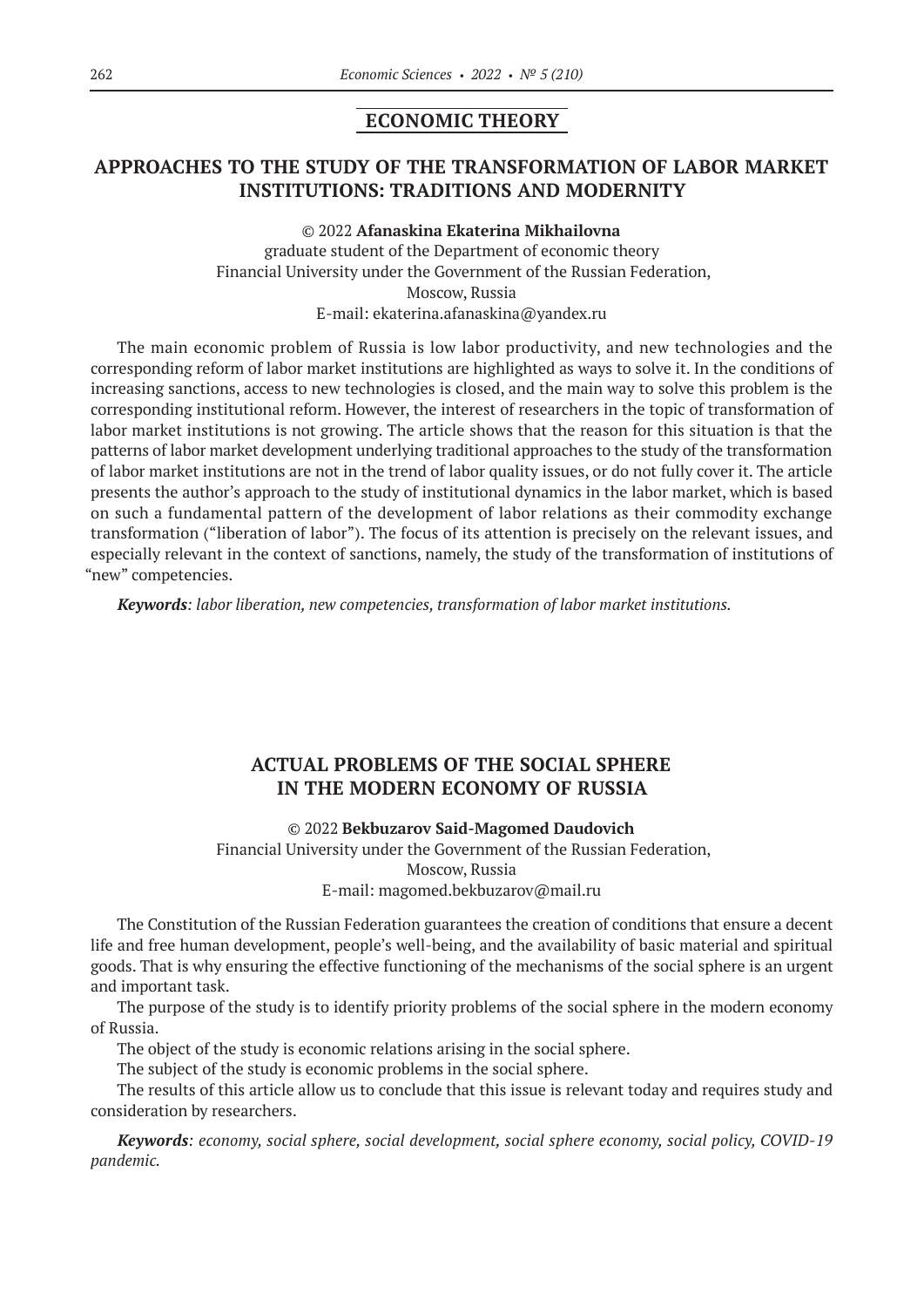#### **References**

- 1. The Constitution of the Russian Federation [Electronic resource] (adopted by popular vote on 12.12.1993 with amendments approved during the all-Russian vote on 01.07.2020) // Official Internet portal of legal information.  $-$ Access mode: http://www.pravo.gov.ru (date of address: 08/21/2020).
- 2. *Adelseitova E.B.*Socio-economic problems in the field of public administration / E.B.Adelseitova, M.A.Emiralieva // In the collection: Intersectoral research as a basis for the development of scientific thought. Ufa, 2021. pp. 81–82.
- 3. *Babkin D. A.*Actual problems of social efficiency of the modern economic system / D.A.Babkin // Enterprise strategy in the context of increasing its competitiveness. 2020. No. 9. pp. 246–249.
- 4. *Gavlovskaya G. V.*Problems and trends in the social sphere of Russia in conditions of sustainable development / G.V.Gavlovskaya, N.O.Pushkareva // Bulletin of the Altai Academy of Economics and Law. 2020. No. 4–1. pp. 19–28.
- 5. *Gerasimova K. A.*The concept and economic content of social finance / K.A.Gerasimova, A.V.Epifanov // Alley of Science. 2021. Vol. 1. No. 11 (62). pp. 336–340.
- 6. *Ibragimov A. G.* Social aspects of the development of the Russian economy / A. G. Ibragimov // In the collection: Socio-economic systems in the context of global transformations: problems and prospects of development. Nalchik, 2021. pp. 49–54.
- 7. *Knyazev D. O.*Problems of state management of the social sphere and ways to solve them / D. O. Knyazev // Innovations. The science. Education. 2021. No. 47. pp. 425–432.
- 8. *Manzhula T.Yu.*The necessity and essence of state regulation of the economy and social sphere / T.Yu.Manzhula // Actual problems of our time: science and society. 2021. No. 1 (30). pp. 17–22.
- 9. *Matrenin R. O.* Problems and prospects of social sphere development / R. O. Matrenin, Y. R. Lutfullin // In the collection: Science today: theory and practice. Ufa, 2020. pp. 204–207
- 10. *Murtazaev A.I.* Theoretical foundations of the mechanism of management of the social sphere of the economy / A.I.Murtazaev, R.A.Abdullaev // Scientific notes of the Crimean Engineering Pedagogical University. 2021. No. 2 (72). pp. 158–162.
- 11. *Nugaybekova A. H.* Problems of social sphere development in Russia / A. H. Nugaybekova // In the collection: Management of organizational and economic systems. Under the general editorship of O.V.Pavlov. 2020. pp. 98–102.
- 12. *Pidgikyan D. S.*Problems and prospects of social sphere development in Russia / D.S.Pidgikyan, A.E.Elisheva // In the collection: Concepts of sustainable development of science in modern conditions. Ufa, 2021. pp. 77–80.
- 13. *Telyotkin M.S.*Mechanisms of social sphere management / M.S.Telyotkin // Innovations. The science. Education. 2021. No. 43. pp. 1318–1324.
- 14. *Shavyrina I.V.* Problems of the social sphere and the possibilities of their solution / I.V. Shavyrina, I.A. Demenenko // In the collection: Economic policy and resource potential of the region. Bryansk, 2021. pp. 197–201.

# **SYSTEM APPROACH TO STUDYING THE INSTITUTIONAL ENVIRONMENT OF AN INTEGRATION ASSOCIATION**

### © 2022 **Grishina Anna Konstantinovna**

postgraduate student of the Department of economic theory Financial University under the Government of the Russian Federation, Moscow, Russia E-mail: joli12591@yandex.ru

In the framework of the development of a new direction of economic theory for the study of international economic relations, which phenomena is particularly represented by integration, the method of applying the system paradigm, which complements and synthesizes neoclassical, institutional and evolutionary concepts, is the case of significant interest.

*Keywords: system approach, economic system, institutional environment, international economic integration, integration institutions.*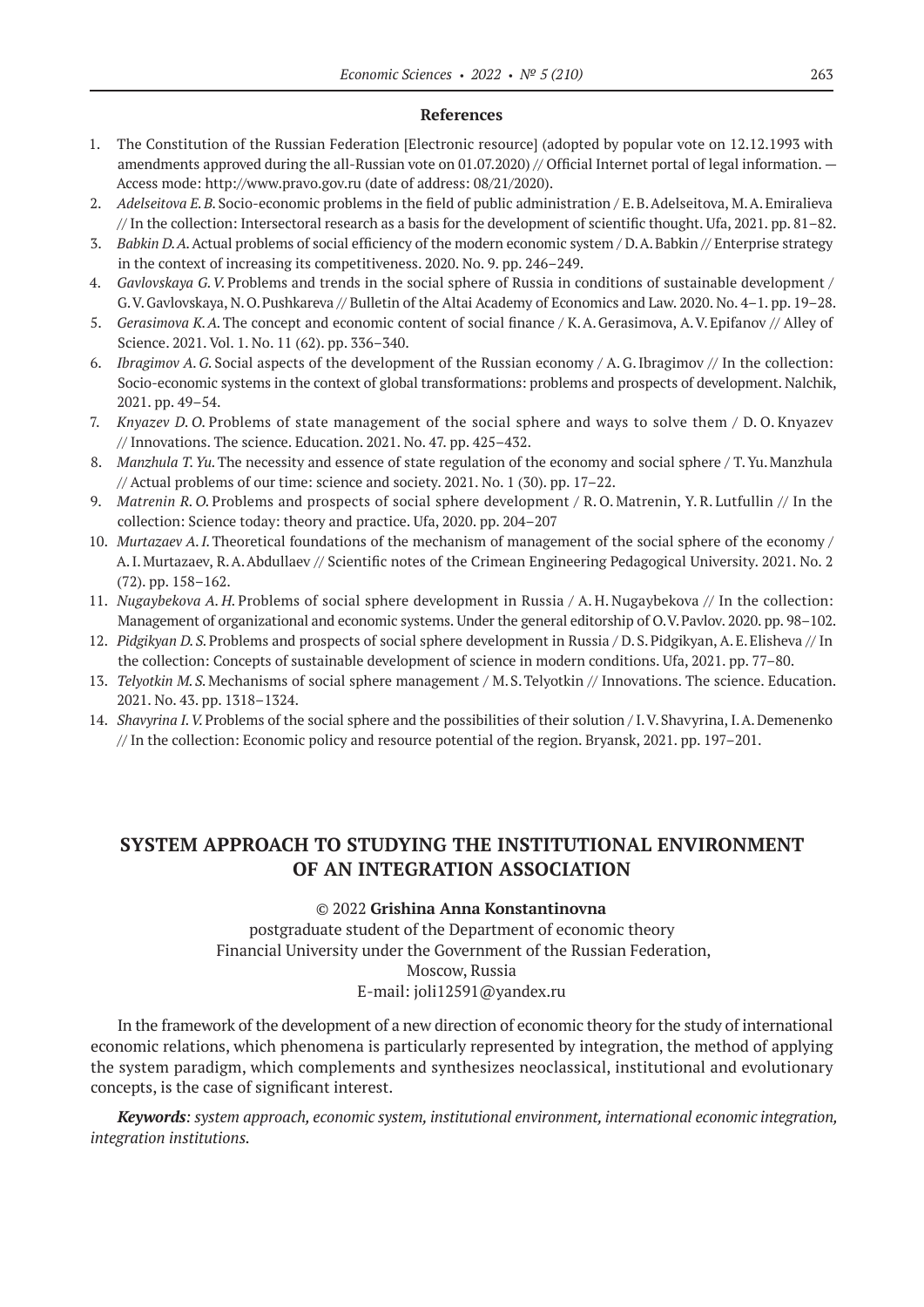# **THE INFLUENCE OF INTELLECTUAL CAPITAL ON THE FORMATION OF MODERN PRODUCTION COMPETENCIES**

© 2022 **Levchenko Larisa Vladimirovna** Candidate of Economic sciences, Associate Professor, Senior Researcher Academy for Gifted Children (Nayanova), Samara, Russia

© 2022 **Tverdokhlebova Tatyana Valeryevna** D. in Economics, Associate Professor at the Institute of Business Process Management Siberian Federal University, Krasnoyarsk, Russia E-mail: lvls@mail.ru

The paper examines the modern development of intellectual and human potential and capital and its impact on the formation of new human skills and competencies. Attention is paid to a new approach to the educational process, the development of literacy, new supra-professional skills and qualities. A modern statistical study of the educational services market and the labor market is given. Modern trends in the professional activity of a person, in the process of learning and the development of education, as well as in the social, cultural, leisure, spiritual, moral and religious development of modern people, adolescents and youth are investigated. The conclusion is made about the key influence of intellectual development and intellectual capital of a person on the adoption of career guidance decisions, decisions on obtaining additional education, on obtaining new competencies, skills and qualities.

*Keywords: intellectual capital, intellectual resources, digitalization, professional competencies, supraprofessional skills, soft skills*

# **ECONOMICS AND MANAGEMENT OF NATIONAL ECONOMY**

# **ANALYSIS OF MOBILE APPLICATIONS FOR RESIDENTS OF A MEGALOPOLIS LEADING AN ACTIVE LIFESTYLE**

© 2022 **Astafieva Olga Viktorovna**

Candidate of Economic Sciences, Associate Professor, Associate Professor of the Department of Management and Innovation Financial University under the Government of the Russian Federation, Moscow, Russia E-mail: astafeva86@mail.ru

© 2022 **Nikitina Maria Sergeevna**

student of the faculty "Higher School of Management"

Financial University under the Government of the Russian Federation, Moscow, Russia

The modern stage of human development is characterized by the increasing growth of the influence of digital technologies on all spheres of human life. Digital technologies in many ways help residents of large cities to conform to a lifestyle of increased employment and multitasking. At the same time, modern people who care about strengthening their health feel the need for a tool that allows them to maintain a balance between an active lifestyle and its recovery, providing physical and psychological comfort and harmony. The purpose of the article is to study the mobile application market and compare current applications existing on the market. The article offers a business idea for the development of a new mobile application for residents of the metropolis who lead an active lifestyle with recommendations on the content of the application and its functions.

*Keywords: mobile application, sports and fitness industry, healthy lifestyle, the impact of the pandemic on the fitness application market, digital technologies.*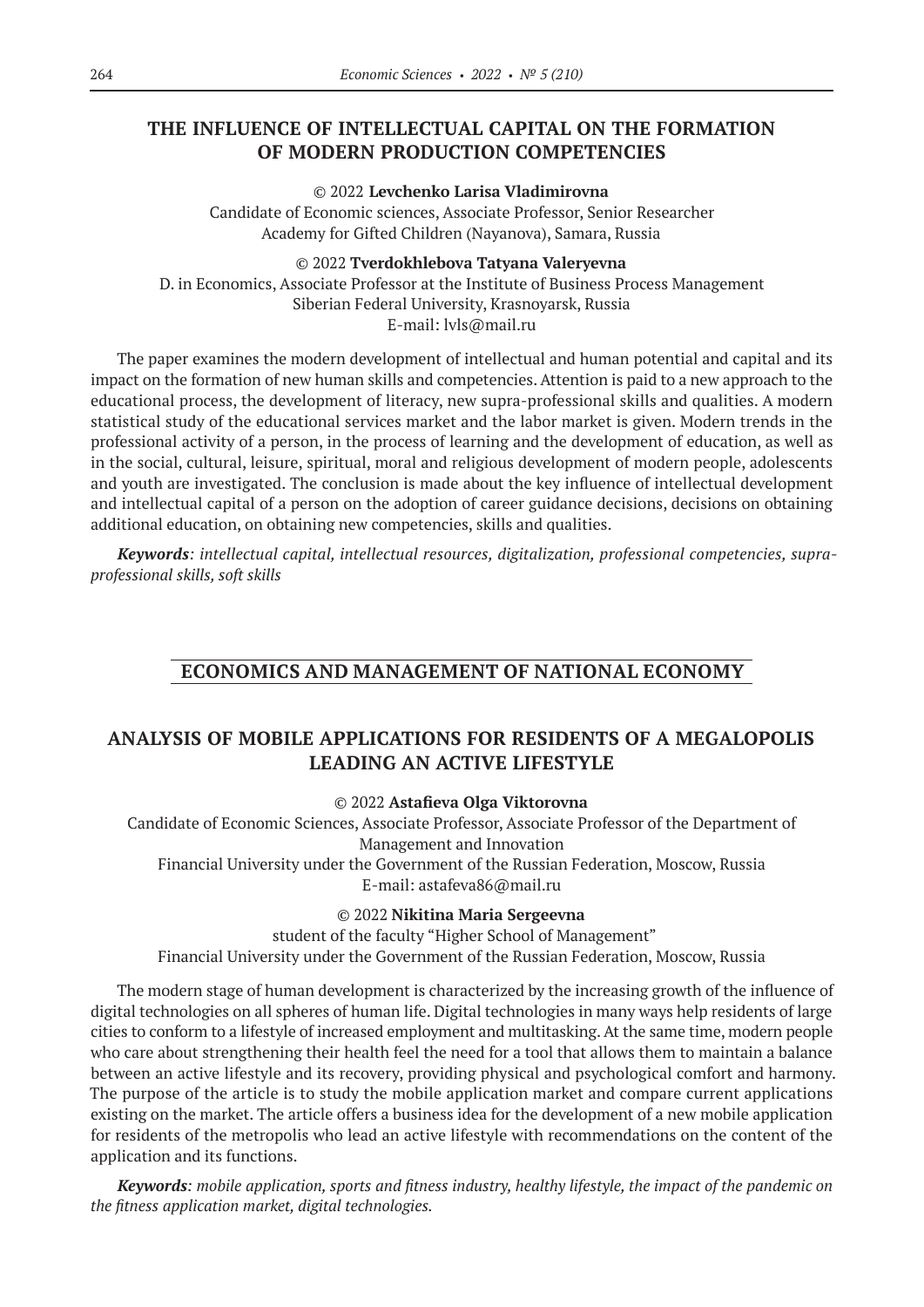#### **References**

- 1. *Astaf'eva O.V., Pukareva E.YU., Pukareva S.YU*. Issledovanie vozmozhnostej razvitiya uslug zdorovogo pitaniya s uchetom potrebitel'skih predpochtenij fitnes-centrov [Analyzing the Development of Healthy Food Services Based on Consumer Preferences of Fitness Center Visitors. Economic Analysis]. Ekonomicheskij analiz: teoriya i praktika. 2018. T. 17. № 10 (481). S. 1936–1950.
- 2. *Valiev SH.Z., Isaeva N. V., Ponikarovskaya A. A.*Osobennosti formirovaniya i razvitiya rynka fitnes-uslug [Features of the formation and development of the fitness services market]. Vestnik UGNTU. Nauka, obrazovanie, ekonomika. Seriya ekonomika № 2 (24), 2018. S. 7–14.
- 3. *Efremova M.V.,* C*Hkalova O.V., Boshman T.K.*Analiz rossijskogo rynka fitnes-uslug [Analysis of the Russian market of fitness services]. Ekonomicheskij analiz: teoriya i praktika. 2015. № 21 (420), S.25.
- 4. *Ukolova I. V.*Sociologicheskie aspekty fitnes-dvizheniya v Rossii [Sociological aspects of fitness movement in Russia]. Vestnik volzhskogo universiteta im. V.N.Tatishcheva. 2009. № 3. S. 251–261.
- 5. *Poddubnaya M.N., Varenik A. I.* Marketingovyj analiz rynka zabegov i marafonov v Rossii [Marketing analysis of the races and marathons market in Russia]. Ekonomika i biznes: teoriya i praktika. № 5–3 (75), 2021. S. 37–39.
- 6. *Astafeva O.V., Pecherskaya E.P., Tarasova T.M., VishnaykovA.V.*Mobile application development taking into account the development of mobile commerce. European Proceedings of Social and Behavioural Sciences EpSBS. 2020. Pp. 152–161.

# **THE INTEGRATIVE ROLE OF TECHNOLOGY IN THE NATIONAL INNOVATION SYSTEM**

#### © 2022 **Bisko Kasyan Timofeevich**

Senior Lecturer, Department of Management Technologies Novgorod State University named after Yaroslav the Wise, Novgorod, Russia E-mail: bystim@mail.ru

#### © 2022 **Komarov Alexander Glebovich**

Candidate of Economic Sciences, Associate Professor of the Department of Economics and Management of Enterprises and Industrial Complexes St.Petersburg State University of Economics, St.Petersburg, Russia E-mail: alex.kovarov64@mail.ru

This article attempts to define the integrative role of technologies in the national innovation system. The study was carried out on the basis of studying, scientific approaches to this problem, summarizing the experience of the functioning of innovative technologies, as well as program documents of the state's innovation policy. The analysis revealed the dependence of insufficient efficiency of the innovation NEX and its full innovation cycle on the limited development of technologies of the innovation process.

*Keywords: national innovation system, ecosystem approach, collaboration, innovative technologies, full innovation cycle*.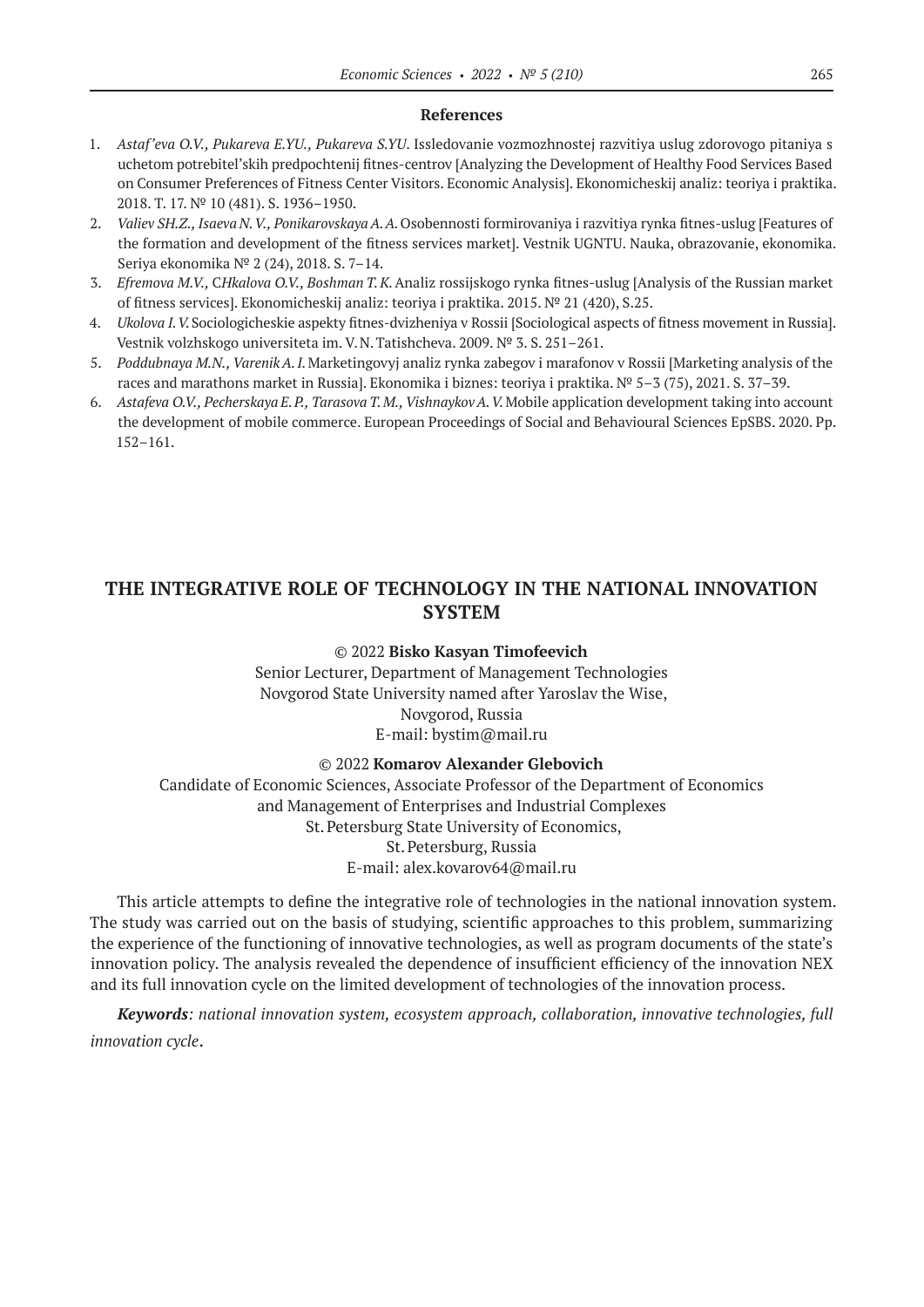# **THE STATE OF THE RUSSIAN OIL AND GAS INDUSTRY AT THE CURRENT STAGE OF ECONOMIC DEVELOPMENT**

#### © 2022 **Gataullin Marcel Venirovich** applicant

Ufa State Petroleum Technical University, Ufa, Russia E-mail: gataullin.gataullin92@yandex.ru

Despite the multidimensional nature of Russian industry, the oil and gas complex is a determining factor in the development of the domestic economy. This fact is due to both significant subsoil, as well as a developed logistics system, which makes it possible to form a competitive price for the sale of main energy carriers. At the same time, these facts determine the presence of an extremely systemic specificity of international interaction, which in turn leads to the transformation of the Russian oil and gas industry in the context of international trade restrictions. The purpose of this study is to identify the key properties of the Russian oil and gas industry and assess its state at the current stage of economic development.

*Keywords: oil and gas industry, energy carriers, production technologies, energy generation technologies, oil, gas.*

### **BUDGETING AND FINANCIAL PLANNING OF PRIVATE JET OPERATORS**

#### © 2022 **Davkaraev Sultan Arturovich**

Postgraduate Student in Corporate Finance and Corporate Governance Financial University under the Government of the Russian Federation, Moscow, Russia E-mail: sult-good@mail.ru

This paper focuses on the theoretical foundations of budget planning and the financial strategy of the light aircraft operators. The article also covers the process of planning and seeking funding for aircraft in commercial service.

*Keywords: light aircraft, budgeting, planning, financial strategy, financing*

### **RATING ASSESSMENT IN THE DIAGNOSIS OF FINANCIAL SECURITY OF ENTERPRISES**

**© 2022 Dozhdeva Elena Evgenievna**

Candidate of Economic Sciences, Associate Professor Samara State University of Economics, Samara, Russia E mail: dozhdeva69@mail.ru

#### **© 2022 Kharitonova Polina Sergeevna**

student of the department of "Accounting, analysis and economic security" Samara State University of Economics, Samara, Russia E-mail: kharitonova\_polina\_2000@mail.ru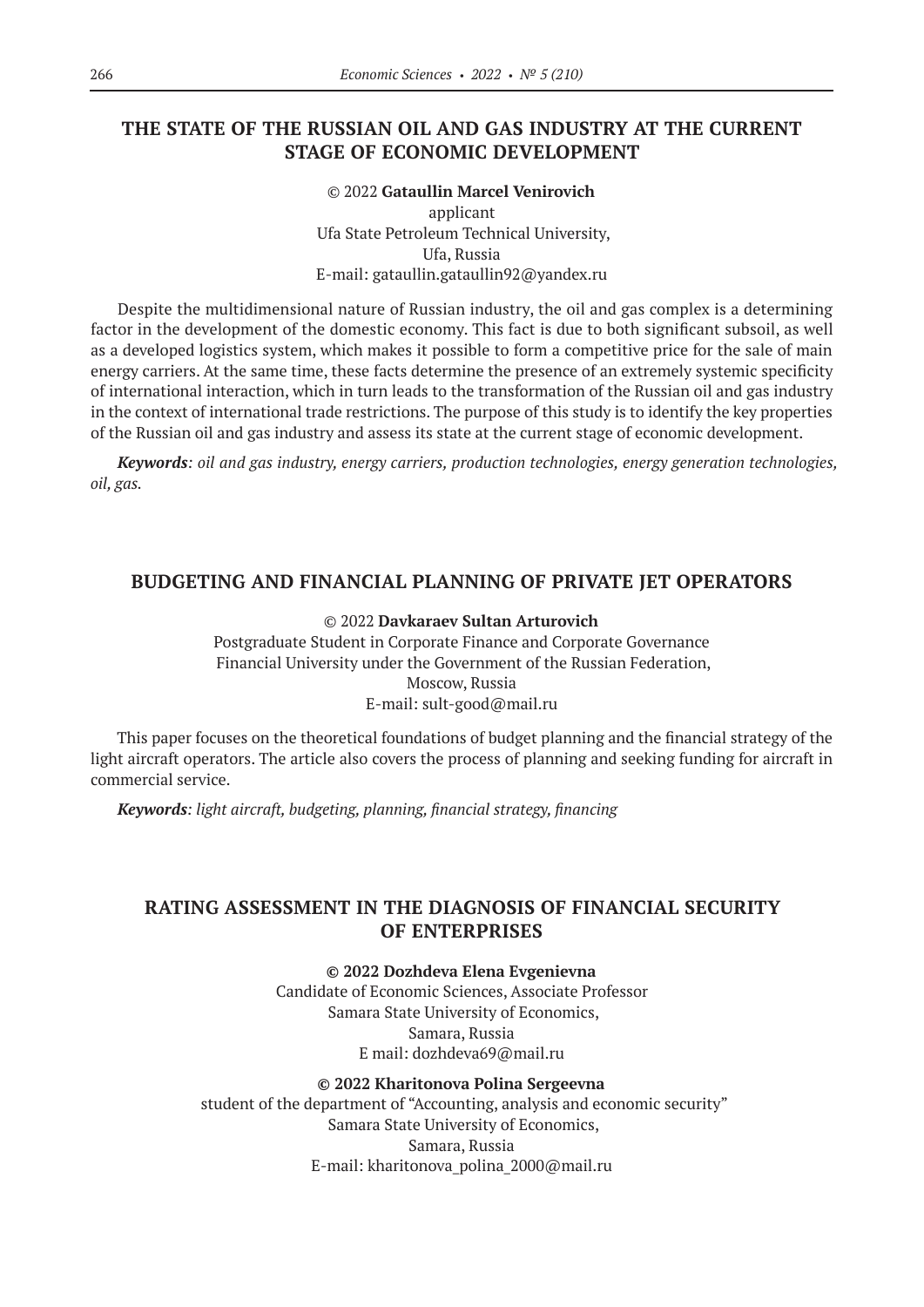This article offers the most accurate characteristics of the rating method in diagnosing the financial security of enterprises. These characteristics reveal the process of evaluating quantitative and qualitative indicators, taking into account external and internal factors. The main stages of carrying out the methodology for rating an enterprise have been determined. It is concluded that the main risk that has a negative impact on the modern mechanism for determining the rating of enterprises is the presence of a shadow fund in the economy. In order to reduce the volume of shadow income and increase the rating of enterprises, it is necessary to reform the legislative and regulatory acts in this area.

*Keywords: rating score, financial security, diagnostics, bankruptcy, standard, liquidity, solvency, integral indicators, investors.*

# **THE ROLE OF INNOVATIONS AND STARTUPS IN THE DEVELOPMENT OF ECOSYSTEMS**

#### © 2022 **Abramov Viktor Ivanovich**

Doctor of Economics, Professor of the Department of Business Project Management, Faculty of Business Informatics and Complex Systems Management National Research Nuclear University MEPhI, Moscow, Russia E-mail: viabramov@mephi.ru

#### © 2022 **Lavrentiev Ivan Andreevich**

master student National Research Nuclear University MEPhI, Moscow, Russia E-mail: luvrentiev@gmail.com

### © 2022 **Grempel Valery Olegovich**

Bachelor

Moscow State Institute of International Relations (MGIMO), Moscow, Russia E-mail: valeragrempel@gmail.com

The factors of development of successful ecosystems in the conditions of global competition and instability of the economic environment are considered. The need for innovative development and cooperation of ecosystems with startups is shown, which can provide flexibility in the face of ongoing changes and, through the use of data about ecosystem customers, offer new products and services. It is noted that innovations and start-ups can ensure not only the viability and speed of development, but also the accelerated development of ecosystems.

*Keywords: startup, innovation, ecosystem, digital platform, digital transformation, digital economy.*

#### **References**

- 1. *Abramov V. I., Borzov A. V., Semenkov K.* YU. Teoretiko-metodologicheskij analiz modelej cifrovoj zrelosti dlya rossijskih kompanij. // Izvestiya vysshih uchebnyh zavedenij. Seriya «Ekonomika, finansy i upravlenie proizvodstvom». 2021. N04(50). C. 42–51. DOI: 10.6060/ivecofin.2021504.566/.
- 2. *Abramov V. I.,* Lavrent'ev I. A. Osobennosti razvitiya ekosistem v Rossii. // Materialy III Vserossijskoj (s mezhdunarodnym uchastiem) nauchno-prakt. konf, 2020, S.7–14.
- 3. *Abramov V. I.,* Lavrent'ev I.A. Rol' startapov v razvitii ekosistem v usloviyah global'noj nestabil'nosti. Sankt-Peterburgskij gosudarstvennyj ekonomicheskij universitet. // 2021. S. 149–154.
- 4. *Klejner G. B., Rybachuk M. A., Karpinskaya V. A.*Razvitie ekosistem v finansovom sektore Rossii. // Upravlenec. 2020, T. 11, № 4. S. 2–15.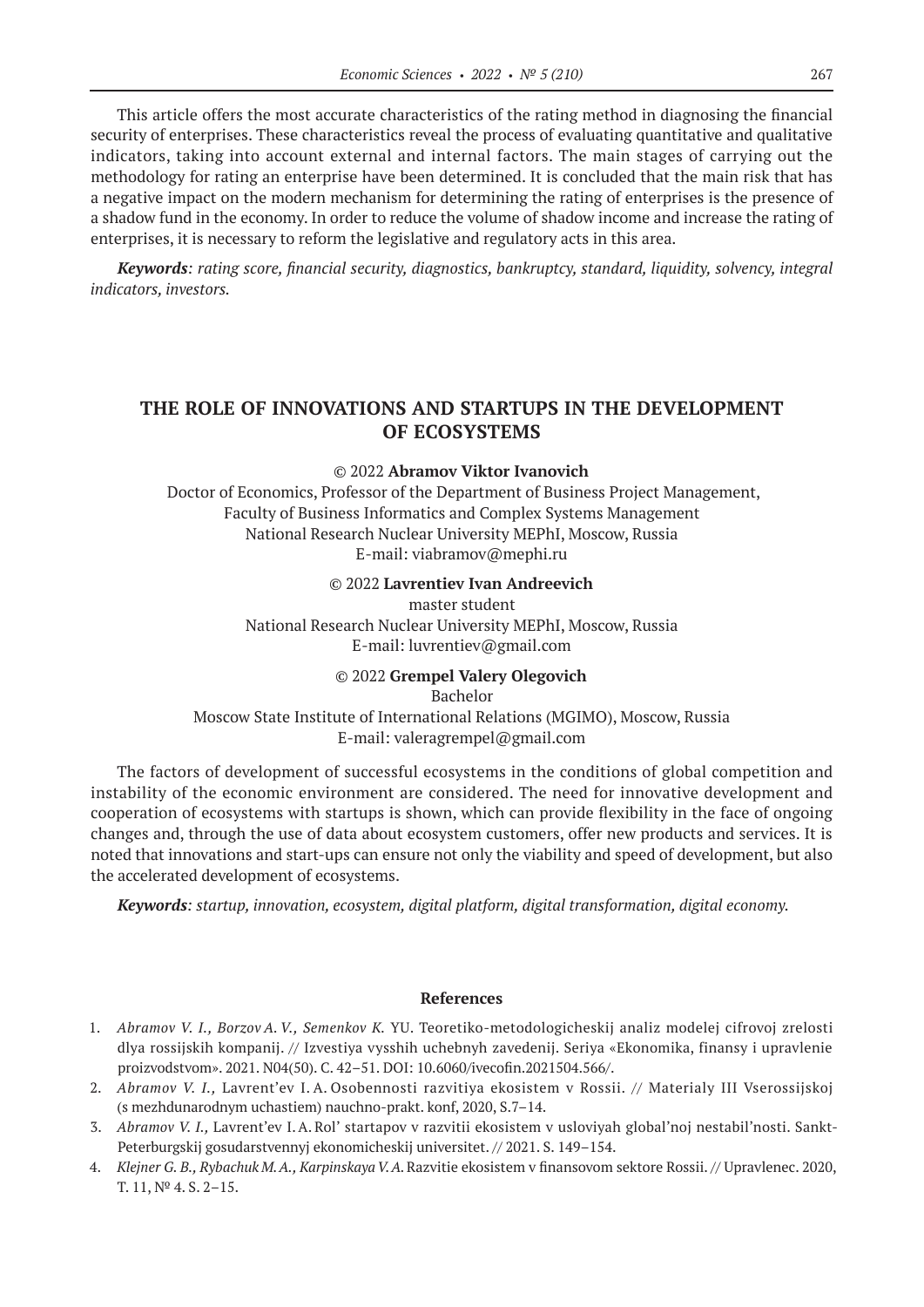- 5. *Korolyova K. N., Abramov V. I.*Transformaciya kompetencij personala v cifrovoj ekonomike. // Aktual'nye problemy razvitiya rossijskoj ekonomiki i upravleniya. Materialy III Vserossijskoj (s mezhdunarodnym uchastiem) nauchnoprakt. konf.: sbornik statej. Moskva; Berlin: Direkt-Media, 2021. 284 s., S.106–114.
- 6. Ekonomicheskie sankcii kak sposob stimulirovaniya innovacionnoj aktivnosti organizacij / E. L. Bogdanova, V.I.Abramov, A.K.Titov, D.M.Kucheryavenko // Ekonomika i predprinimatel'stvo. 2015. —№ 8–1(61). — S. 667–671.
- 7. Ekosistemy: podhody k regulirovaniyu. Bank Rossii // Internet-izdanie «Central'nyj bank Rossii», 2021, s. 45. URL: https://cbr.ru/Content/Document/File/119960/Consultation\_Paper\_02042021.pdf. (data obrashcheniya: 21.04.2022).
- 8. *Finelli L.A., Narasimhan V.*Leading a Digital Transformation in the Pharmaceutical Industry: Reimagining the Way We Work in Global Drug Development. // Clinical pharmacology & therapeutics. 2021. Vol. 108 N. 4. P. 756–761.
- 9. *Ganapathy V., Sambal A., Forbath T.*The future of retail is closer than you think. // Retail technology vision 2019, 2019, pp. 22. URL: https://www.accenture.com/\_acnmedia/pdf-105/accenture-retail-technology-vision-2019.pdf. (data obrashcheniya: 21.04.2022).
- 10. Global Startup Ecosystem Report 2019. Startup Genome: 2019. URL: https://startupgenome.com/reports/globalstartup-ecosystem-report‑2019. (data obrashcheniya: 21.04.2022).
- 11. *Grabmeier S.* BANI versus VUCA: a new acronym to describe the world / Blog. *Grabmeier S.* 2020. URL: https://stephangrabmeier.de/bani-vs-vuca (data obrashcheniya: 21.02.2022).
- 12. Jacobides MG, Nikolaus Lang, Konrad von Szczepanski What Does a Successful Digital Ecosystem Look Like // BCG, 2019. URL: https://www.bcg.com/publications/2019/what-does-successful-digital-ecosystem-look-like. (data obrashcheniya: 27.04.2022).
- 13. *Keil T., McGrath R.G.,* Tukiainen, T.Gems from the ashes: Capability creation and transformation in internal corporate venturing. Organization Science // 2009. 20(3), pp. 601–620.
- 14. *Lee M., Lee J.*Super organic enterprise. // Seoul, Korea: Gimm-Young Publishers, Inc., 2010
- 15. Slavik, S., Hanak, R., & Misunova Hudakova, I. Natural and Generic Strategies of Start-ups and their Efficiency. // Journal of Competitiveness. 2020, no. 12(2), pp. 125–148.

# **STATE PROGRAMS AS A TOOL OF PUBLIC ADMINISTRATION IN THE AGRICULTURAL AND INDUSTRIAL SPHERE IN ORDER TO ENSURE FOOD SECURITY OF THE UNION STATE**

### © 2022 **Zvyagintsev Petr Semyonovich**

Candidate of Economic Sciences, Leading Researcher Institute of Economics of the Russian Academy of Sciences, Moscow, Russia E-mail: petrz@bk.ru

The article examines the state programs of the Russian Federation as an institutional aspect of public administration on the example of the state program "Development of agriculture and regulation of agricultural products, raw materials and food markets until 2030".

The article analyzes the agricultural machinery fleet in Russia, which is characterized by a large underequipment and a significant degree of wear. If agriculture is not further provided with machinery, in particular tractors, then we may lose the cultivated hectares, and today there are 38.9 million hectares of unused sown land in Russia.

The conclusion is substantiated that it is necessary to organize branch research institutes, focus efforts on increasing the output of existing agricultural machinery, including using the production capacities of Belarus, to carry out import substitution not only by copying foreign equipment, but also by creating new domestic equipment that is not inferior in quality to foreign.

**Keywords**: state programs, management, food security, agricultural machinery, sanctions, import substitution.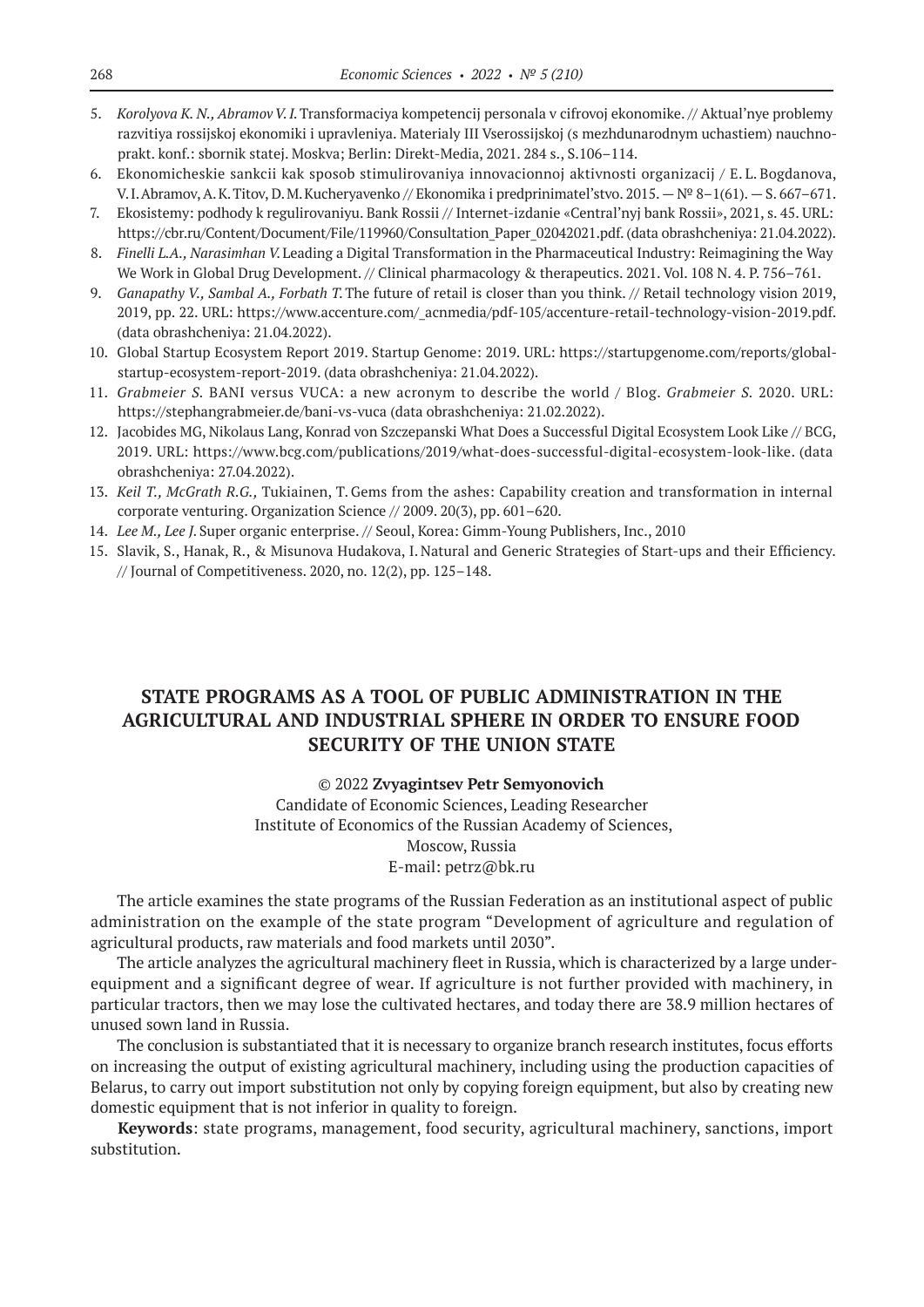#### **References**

- 1. *Zvyagintsev P. S.*Program-target approach to investment of innovative development and import substitution in Russia: Scientific report. — M: Institute of Economics of the Russian Academy of Sciences, 2016. 49 p.
- 2. *Zvyagintsev P.S.*The role of state programs in modernization, innovative and technological development and import substitution of the Russian economy. "Russia: Trends and Prospects of Development", Moscow: INION RAS, 2017. Issue 12. Part 2. — 591–596 p.
- 3. *Zvyagintsev P. S.*The Russian-Belarusian program "Innovative development of potato and Jerusalem artichoke production" is a driver of innovative development and import substitution in Russia. // Economics and Entrepreneurship 2016. No. 10 (part 2), pp. 1054–1059.
- 4. Russia in numbers. A brief statistical collection. Official publication. M.Ros-stat. 2007, 2019, 2021 г.

### **RISK MANAGEMENT IN RUSSIAN TECHNOLOGY COMPANIES**

### © 2022 **Kolesnichenko Nikita Konstantinovich** graduate student Financial University under the Government of the Russian Federation, Moscow, Russia E-mail: Kolesnichenko-n@mail.ru

Modern conditions of economic management associated with a dynamically changing environment, growing globalization, the emergence of new markets, the difficult economic and geopolitical situation in Russia, the strengthening and emergence of new breakthrough technologies, changes in consumer behavior and social demand of society require rapid identification of risks and their management by industrial companies.

The introduction of a risk management system contributes to the achievement of strategic and operational goals and management efficiency by technology companies and can become a pricing tool both in the short and long term.

The article analyzes the practice of implementing risk management in Russian technology companies, identifies the main objectives of implementing risk management systems in digital companies, and features of organizational risk management structures.

*Keywords: risk management, digitalization, technology companies, Western sanctions*

### **FEATURES OF NATIONAL DESIGN IN THE REGION**

© 2022 **Danilova Svetlana Nikolaevna**

Candidate of Economic Sciences, Associate Professor of the Department of State Legal Regulation of Economics and Personnel Policy Yuri Gagarin State Technical university of Saratov, Saratov, Russia Е-mail: dcn190277@yandex.ru

#### © 2022 **Petrova Olga Yurievna**

Candidate of Economic Sciences, Associate Professor of the Department of State Legal Regulation of Economics and Personnel Policy Yuri Gagarin State Technical university of Saratov, Saratov, Russia Е-mail: o.y.kozlova@mail.ru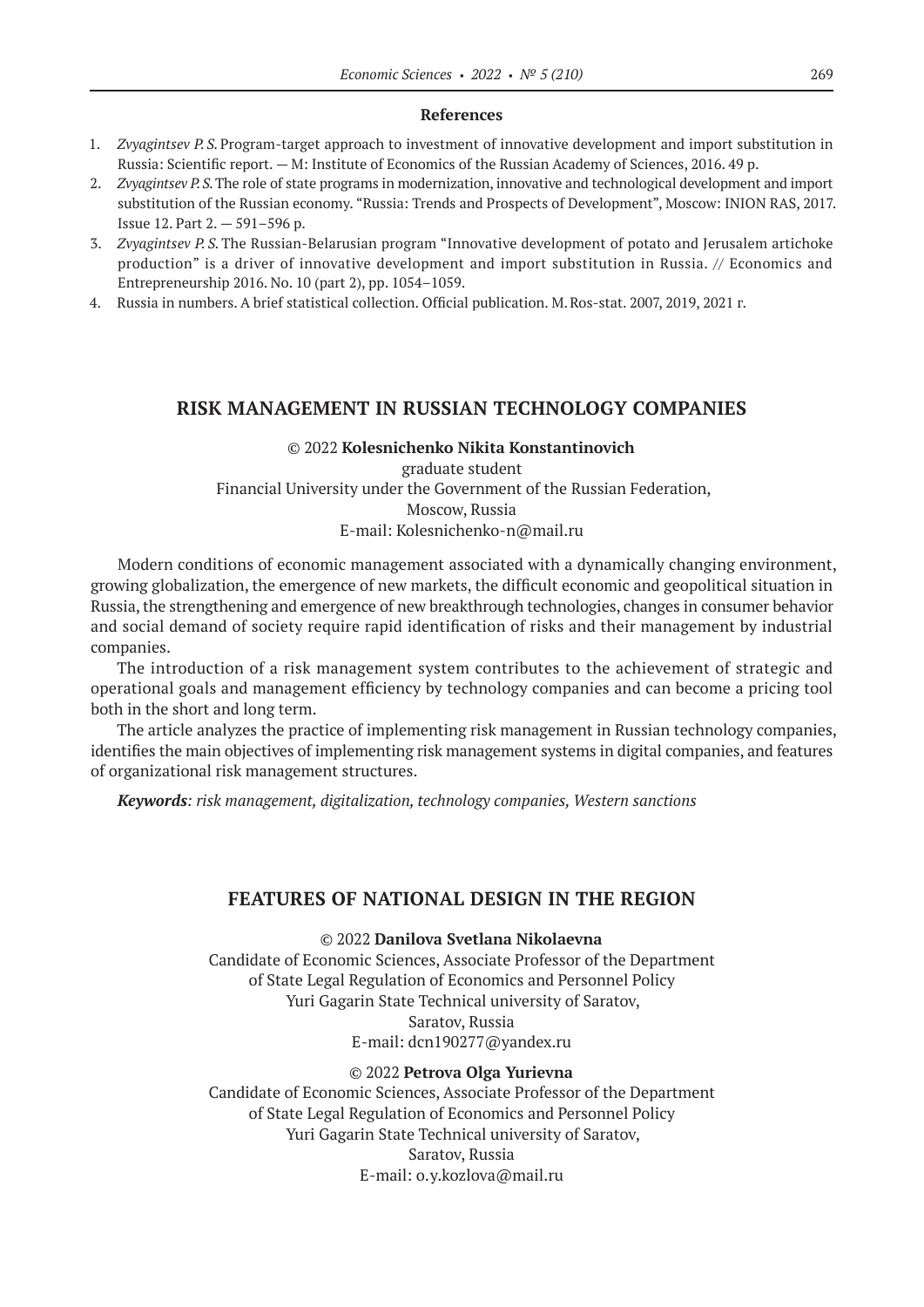### © 2022 **Teislina Oksana Gennadievna**

### Candidate of Economic Sciences, Associate Professor of the Department of State Legal Regulation of Economics and Personnel Policy Yuri Gagarin State Technical university of Saratov, Saratov, Russia Е-mail: teislina@mail.ru

National design can be considered as an important platform for the implementation of strategic planning goals aimed at the development of priority areas of public relations. To date, the actualization of the program-target method of state regulation is due to the need to equalize the levels of socio-economic development of regions, creating prerequisites for increasing the stability of the economy of the subjects of the Russian Federation.

*Keywords: national design, strategic planning, socio-economic development strategy.*

# **MODERN APPROACHES TO TEACHING STATISTICAL DISCIPLINES FOR STUDENTS OF EDUCATIONAL INSTITUTIONS OF HIGHER EDUCATION**

#### © 2022 **Zhidkova Marina Isakovna**

Far Eastern Institute of Management, branch of the Russian Academy of National Economy and Public Administration under the President of the Russian Federation (hereinafter referred to as RANEPA), Khabarovsk, Russia

#### © 2022 **Pynko Luciena Evgenievna**

Far Eastern Institute of Management, branch of the Russian Academy of National Economy and Public Administration under the President of the Russian Federation (hereinafter referred to as RANEPA), Khabarovsk, Russia

A selective analysis of modern educational literature on the discipline "Legal Statistics", the content of the work programs of statistical disciplines in the field of study 40.03.01 Jurisprudence shows that the thematic sections of legal statistics taught in modern educational institutions of higher education do not contain or cover econometric approaches in the analysis of statistical data significant for the legal sphere. Regression analysis and probabilistic methods for estimating the intervals of change of individual statistical indicators in the legal sphere are not studied deeply enough. The educational and methodological literature on legal statistics almost does not demonstrate the possibility of using specialized statistical packages designed for statistical analysis and data processing, such as STATISTICA (Data Mining), SPSS, Stata, EViews, Gretl, etc., which are dynamically developing and applied in economic research. Thus, it can be stated that in terms of information, in terms of the use of digital devices and software environments for collecting and processing statistical data, today in Russian education there is a gap between the teaching of economic and legal statistics in the methodological and information support of these disciplines: econometric analysis is integrated into economic statistics deeply and significantly facilitates data processing and modeling of economic indicators, this is poorly reflected in legal statistics, which slows down the assessment of existing individual legal norms in terms of their relevance and applicability in practice.

*Keywords: statistical methods, digitalization, competence-based approach, information resources, econometric analysis, legal statistics*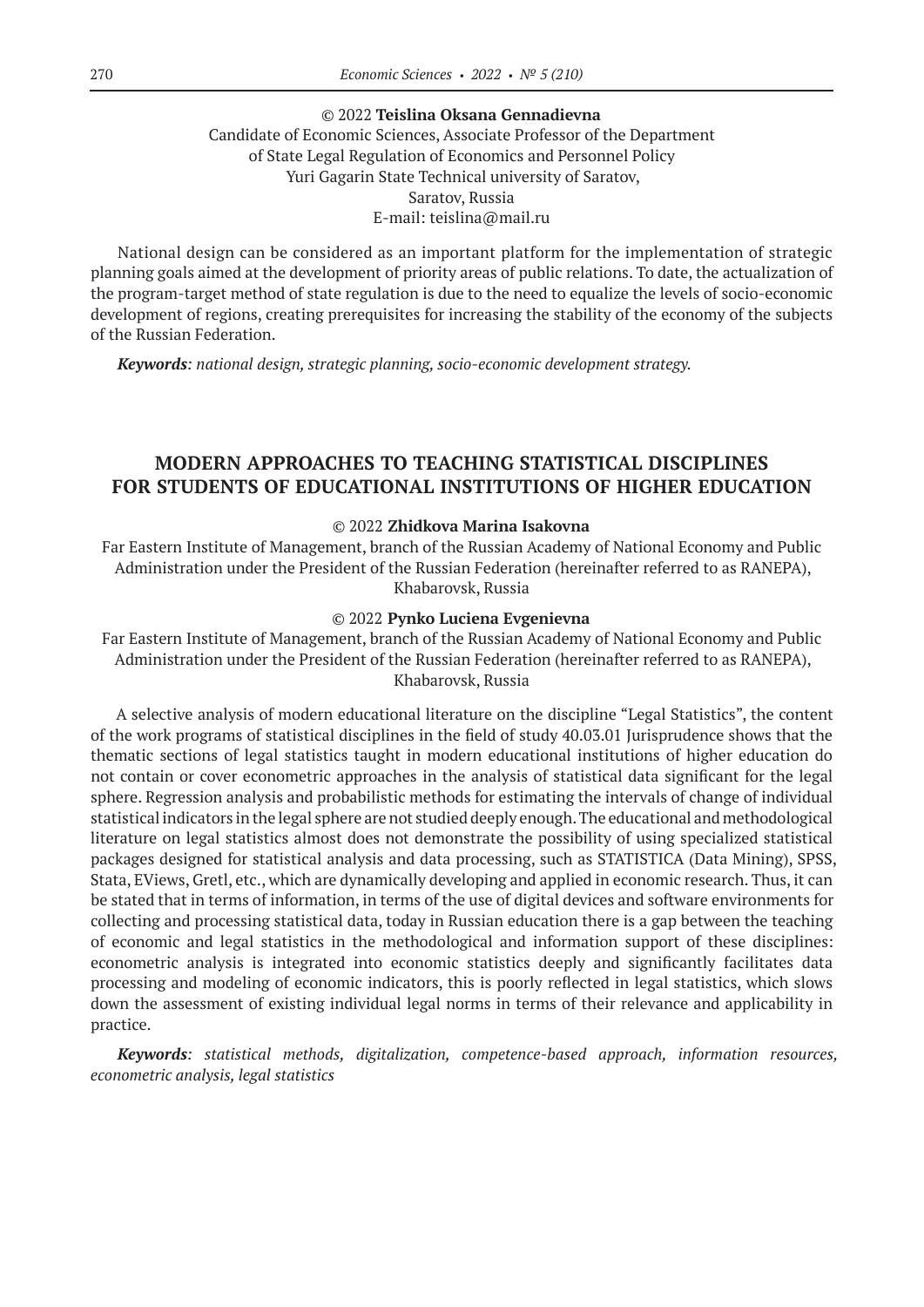### **FRANCHISING IN RUSSIA AND ITS PROBLEMS**

#### © 2022 **Ishmuratova Camilla Antuanovna** Bachelor

Kazan (Privolzhsky) Federal University, Kazan, Russia E-mail: Ischmuratik35kam.35@yandex.ru

© 2022 **Kalinskaya Ekaterina Pavlovna** Bachelor Kazan (Privolzhsky) Federal University, Kazan, Russia E-mail: kalinskaya‑2000@mail.ru

© 2022 **Afonina Elizaveta Dmitrievna** Bachelor Kazan (Privolzhsky) Federal University, Kazan, Russia

E-mail: afonina.liza@yandex.ru

### © 2022 **Aldyrov Artyom Anatolievich**

Bachelor Kazan (Privolzhsky) Federal University, Kazan, Russia

E-mail: iartem975@mail.com

Today, franchising is one of the most profitable forms of doing business, both in Russia and abroad. He effectively builds a small business and helps in its expansion on an international scale. Franchising has many characteristics that distinguish it from other types of business. However, the franchise has not yet received sufficient distribution in the Russian Federation, as there are many factors that hinder its largescale development. The status of the franchise for 2021 in Russia was considered.

*Keywords: economics, audit, personnel management, franchises, finances, franchising, management.*

# **INDUSTRIAL POLICY OF THE REPUBLIC OF CRIMEA IN THE CONTEXT OF THE DEVELOPMENT OF HIGH-TECH INDUSTRIES**

© 2022 **Karlik Alexander Evseevich**

Doctor of Economics, Professor, Head of the Department of Economics and Management of Enterprises and Industrial Complexes

St.Petersburg State University of Economics, St.Petersburg, Russia

E-mail: Karlik1@mail.ru

© 2022 **Kravchenko Ksenia Nikolaevna**

postgraduate student of the Department of Economics and Management of Enterprises and Industrial Complexes St.Petersburg State University of Economics, St.Petersburg, Russia

E-mail: kravchenko@horizon.ru

The article deals with the formation of the industrial policy of the Republic of Crimea in the context of the development of traditional industries (shipbuilding, ship repair, marine engineering and instrumentation) and the creation of a complex of high-tech industries on the territory of the special economic zone.

**Keywords**: Republic of Crimea, shipbuilding, high-tech industries, Special Economic Zone.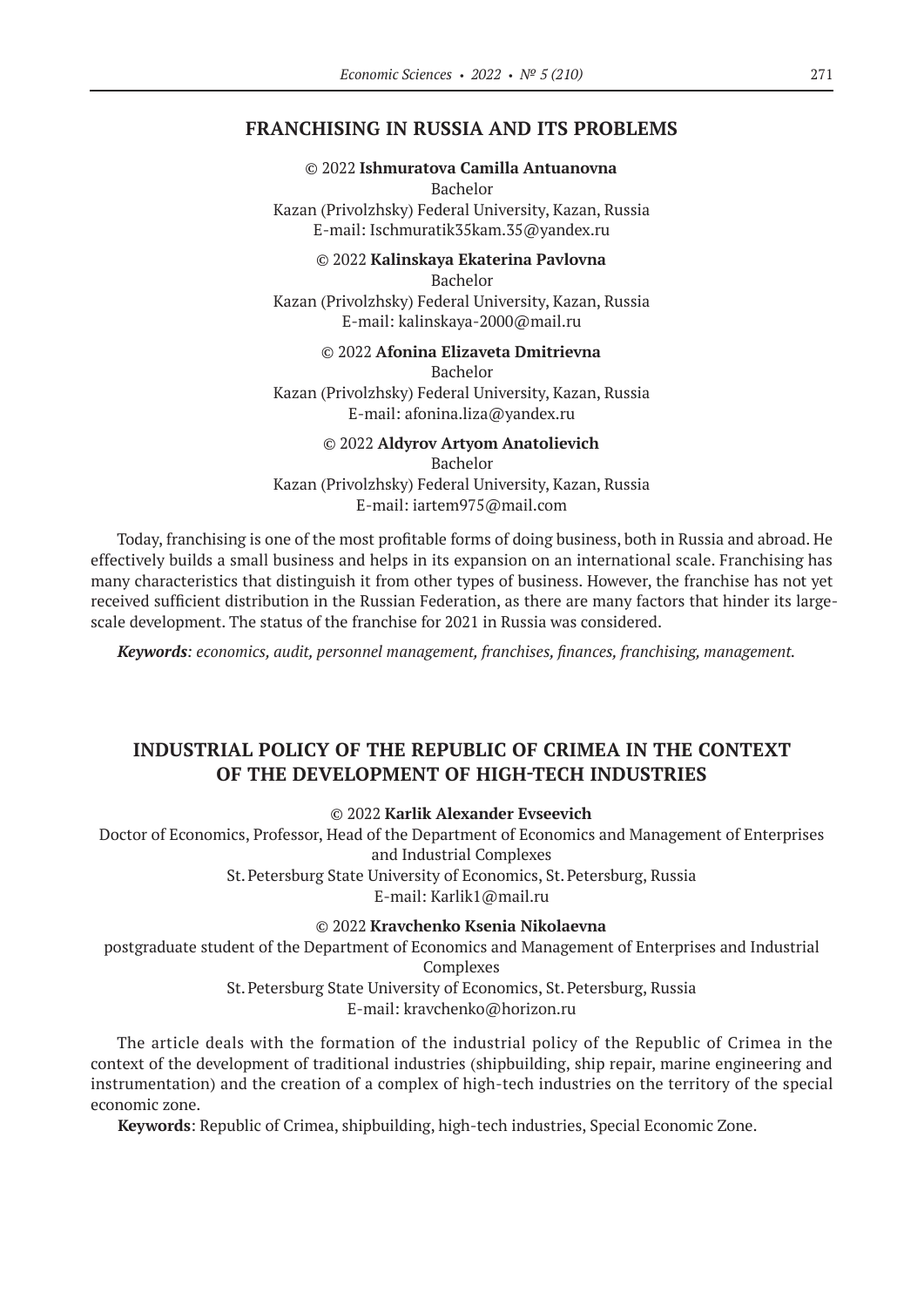### **NATURE OF EXTERNAL ENVIRONMENT IN THE CONTEXT OF LIFE INSURANCE**

© 2022 **Kozlov Mikhail Leonidovich** postgraduate student of the department of banks, financial markets and insurance St.Petersburg State University of Economics, St.Petersburg, Russia E-mail: mikhail.kozlov@sberins.ru

The nature of risk in the context of the main types of insurance varies greatly. At the same time, this variation largely affects the external environment. One of the most controversial is the nature of the external environment in the context of life insurance. The key indicator of transformation in this case can be the average life expectancy. The purpose of this study is to quantify and analyze the influence of the external environment on the value of the average life expectancy of the population of Russia. The object of analysis in this case is the statistical data on the average life expectancy of the population of Russia and the statistical data of the quantifiers of the external environment.

*Keywords: life insurance, average life expectancy, regression analysis, external environment.*

# **APPROACHES TO THE FORMATION OF A REGIONAL INNOVATION POLICY MECHANISM IN THE SOCIAL SPHERE**

#### © 2022 **Kosobokov Andrei Yuryevich**

honorary degree candidate, Higher School of Engineering and Economics Peter the Great St. Petersburg Polytechnic University (SPbPU), St.Petersburg, Russia E-mail: au.kosobokov@mail.ru

### © 2022 **Kranina Anna Dmitrievna**

engineer Faculty of Technology Management and Innovation Saint-Petersburg National Research University of Information Technologies, Mechanics and Optics, St.Petersburg, Russia E-mail: annakranina@gmail.com

The main elements of the mechanism of regional innovation policy in the social sphere are forecasting of innovations in the social sphere, development and implementation of innovation programs, control, organization, adjustment and evaluation. It is quite obvious that methods and tools of regional innovation policy in the social sphere need to be expanded, since at present it cannot be implemented without taking market principles into account. Only if this condition is observed, the processes of implementing innovations in the social sphere will have a high need not only to develop and finance innovations through the use of state institutions and budgetary funds, but also to actively involve non-state entities of various organizational and legal forms in this traditionally public activity and introduce not only co-financing mechanisms, but also investment. All of the above determines the relevance of this study.

*Keywords: social sphere, innovation, innovation policy, mechanism.*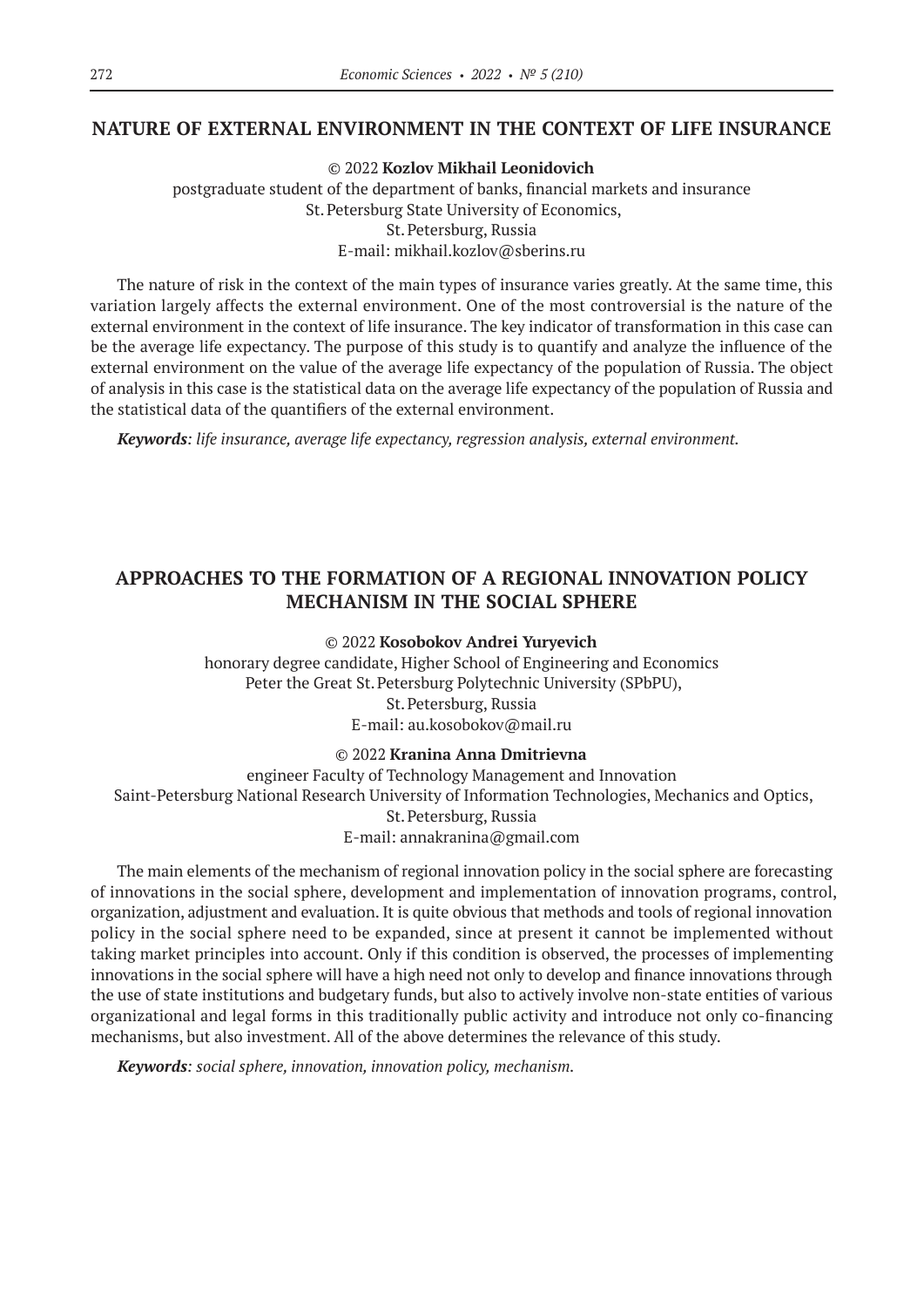# **SOCIO-ECONOMIC ASPECT OF THE PROSPECTS FOR THE DEVELOPMENT OF FOOD PRODUCTION FOR GROUPS OF PEOPLE WITH INCREASED PHYSICAL ACTIVITY**

#### © 2022 **Mirgorodskaya Marina Gennadievna**

Candidate of Economic Sciences, Associate Professor, Head of the Department of Finance, Accounting and Economic Security Moscow State University of Technology and Management K.G.Razumovsky (First Cossack University), Moscow, Russia E-mail: mgm2502@mail.ru

© 2022 **Anichkina Olga Alexandrovna**

Candidate of Economic Sciences, Associate Professor of the Department

of Finance, Accounting and Economic Security

Moscow State University of Technology and Management K.G.Razumovsky (First Cossack University),

Moscow, Russia

E-mail: F‑1980@yandex.ru

© 2022 **Zhukova Natalya Viktorovna**

Candidate of Economic Sciences, Associate Professor of the Department

of Finance, Accounting and Economic Security

Moscow State University of Technology and Management K.G.Razumovsky (First Cossack University),

Moscow, Russia

E-mail: n.zhukova@mgutm.ru

### © 2022 **Krylova Alexandra Pavlovna**

Master's student of the Department of Finance, Accounting and Economic Security Moscow State University of Technology and Management K.G.Razumovsky (First Cossack University), Moscow, Russia

E-mail: krilowa.sascha@yandex.ru

© 2022 **Tumanov Alexey Mikhailovich**

Master's student of the Department of Finance, Accounting and Economic Security Moscow State University of Technology and Management K.G.Razumovsky (First Cossack University), Moscow, Russia

E-mail: Ltumanov98@mail.ru

#### © 2022 **Arakelyan Mkrtich Arakelovich**

master student of the Department of Management, State and Municipal Administration Moscow State University of Technology and Management K.G.Razumovsky (First Cossack University),

Moscow, Russia

E-mail: ama-stroy@mail.ru

This article discusses the possibility of increasing the nutritional value and functionality of biscuits, as one of the components of pocket rations. The purpose of the work is to analyze the significance of creating a new product in the form of a biscuit mixture and offer enterprises to expand their assortment and increase profits due to this. At the moment, the problem in studying this issue lies in the fact that in the conditions of instability of the geopolitical situation and the weakening of the country's economy, with the help of sanctions at this point in time, there is a scarce amount of diverse and affordable assortment in the middle price segment, high-protein products for people with increased physical exertion on the domestic Russian market. The developed recipe of "Biscuits from a multicomponent mixture" with a full–fledged protein in the composition will allow you to quickly restore the energy consumption of highly active people from a technological point of view and solve one of the problems of a socio-economic nature with a difficult situation for our country.

*Keywords: socio –economic character, aspect, production, consumption, functional products, new products, demand, competitiveness.*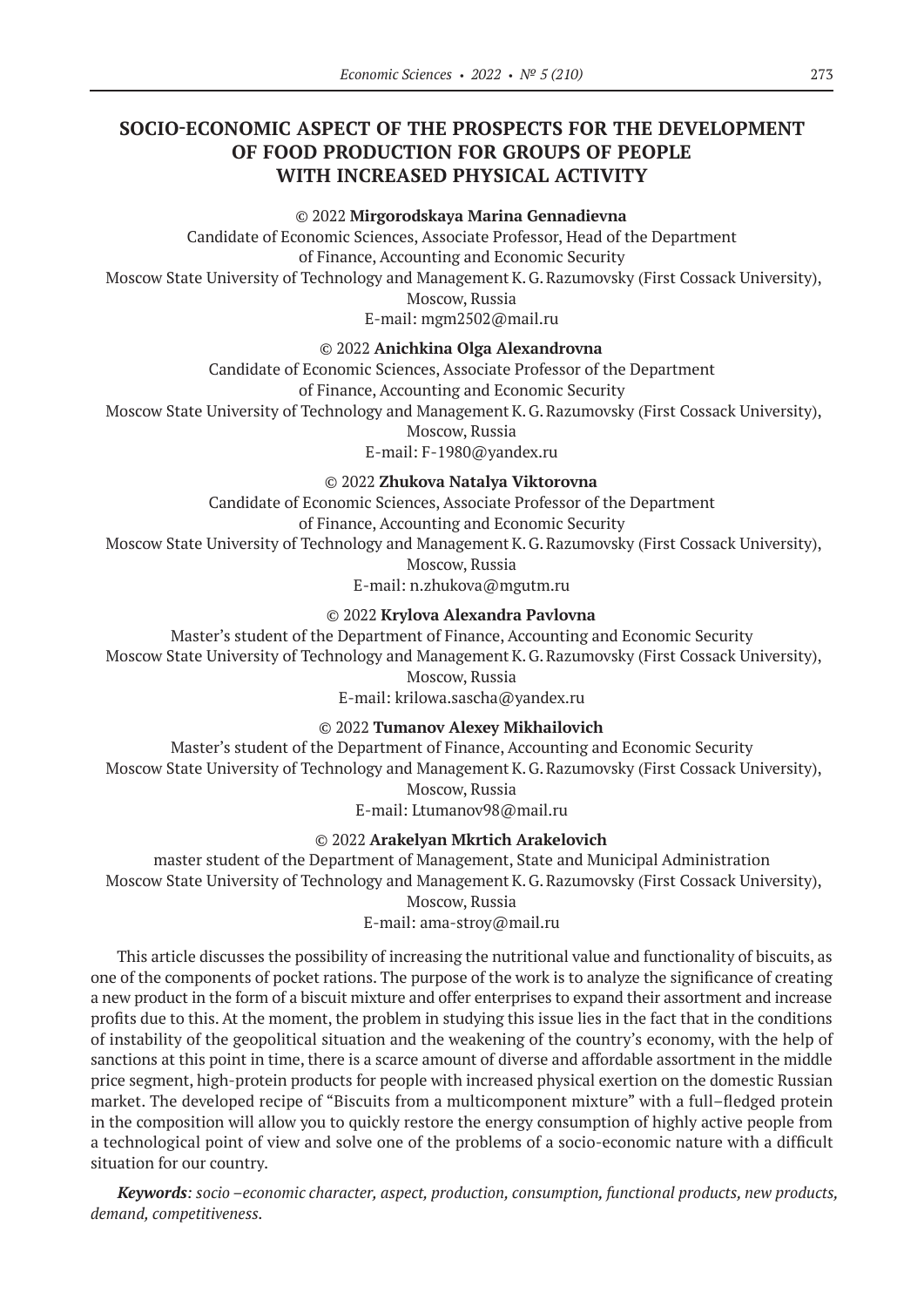# **SUPPORT FOR YOUTH ENVIRONMENTAL ENTREPRENEURSHIP IN THE LENINGRAD REGION AS THE BASIS FOR ACHIEVING THE GOALS OF SUSTAINABLE DEVELOPMENT OF THE REGION**

**© 2022 Orel Alexander Alexandrovich**

Postgraduate Student, Department of Management of Social and Economic Processes State Institute of Economics, Finance, Law and Technology, Gatchina, Russia E-mail: orel-aleksander@mail.ru

#### **© 2022 Zaborovskaya Olga Vitalievna**

Head of the Department of Management of Social and Economic Processes State Institute of Economics, Finance, Law and Technology, Gatchina, Russia E-mail: ozabor@mail.ru

The article is devoted to the issues of supporting youth entrepreneurship in the field of environmentallyoriented business as the basis for achieving the goals of sustainable socio-economic development. The main problems faced by young entrepreneurs are systematized. To solve financial problems, it was proposed to simplify access to financing for youth commercial environmental projects. To solve problems of a nonfinancial nature, it is proposed to implement an accelerator of youth eco-projects in the Leningrad region, which would become a platform for improving business competencies among young people.

*Keywords: small and medium business, environmental entrepreneurship, youth entrepreneurship, sustainable socio-economic development of the region, "green" economy.*

# **DEEPENING OF INTERSECTORAL RELATIONS AS A FACTOR SUSTAINABILITY OF THE AGRI-FOOD SYSTEM**

### © 2022 **Ostapenko Tatyana Viktorovna**

Candidate of Economic Sciences, Senior Researcher Institute of Agrarian Problems of the Russian Academy of Sciences, Saratov, Russia E-mail: tanya\_ostapenko\_76@mail.ru

The article deals with the problem of deepening intersectoral ties as a factor of sustainability of the agro-food system of Russia in the face of new challenges and restrictions. The features of the development of intersectoral relations in the food chains of the agro-food system are investigated. The features of concentration are identified and the factors that contribute to the growth of consolidation in certain segments of product chains are determined. On the basis of the input-output method, structural changes in the dynamics of intersectoral relations in the branches of the agro-food system are estimated. The necessity of import substitution as a necessary condition for the sustainable development of the agro-food system is substantiated. It is concluded that sanctions carry not only threats and risks, but also open up new opportunities for the development of the agro-food system associated with its competitive advantages.

*Keywords: agri-food system, sustainability, intersectoral relations, intersectoral proportions, intersectoral balance, food chains, integration, agricultural holdings, import substitution, sanctions*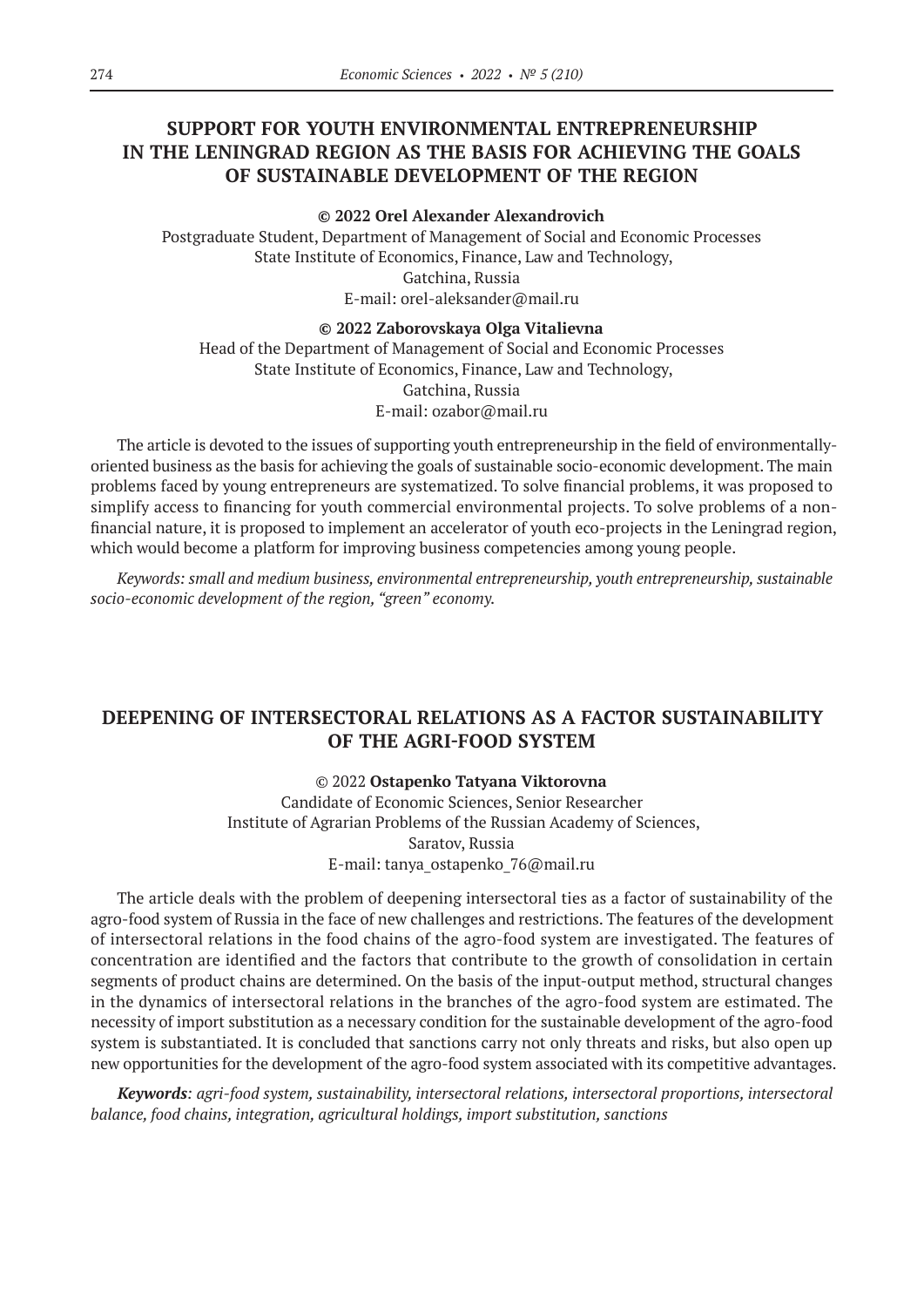# **SOCIO-ECONOMIC DEVELOPMENT OF THE BELGOROD REGION IN THE CONDITIONS OF SPATIAL DEVELOPMENT OF THE RUSSIAN FEDERATION**

© 2022 **Poluyanova Natalia Vladimirovna** Candidate of Economic Sciences, Associate Professor, Department of Applied Economics and Economic Security Belgorod State Research University, Belgorod, Russia E-mail: nvp-nir@yandex.ru

The Spatial Development Strategy of the Russian Federation is a strategic planning document developed within the framework of goal-setting based on the territorial principle. Global trends in spatial development are the concentration of population and economy in the largest forms of settlement, among which the largest urban agglomerations occupy leading positions. The article discusses the main characteristics and trends of the socio-economic situation of the Belgorod agglomeration. The goals, objectives and key priorities that will be taken into account when developing a strategy for the socio-economic development of the Belgorod region are presented.

*Keywords: Belgorod region, Russian Federation, urban agglomerations, socio-economic development of the region, spatial development, strategy.*

# **ANALYSIS OF INTERNATIONAL PRACTICE OF COMBATING FRAUD IN INDUSTRIAL ENTERPRISES**

© 2022 **Prasolov Valery Ivanovich** PhD in Political Science, Associate Professor of the Department of Economic Security and Risk Analysis Financial University under the Government of the Russian Federation, Russia, Moscow

The article considers the specifics of fraud at industrial enterprises, the analysis of the dynamics of fraud cases committed in the world, as well as ways to counter it in the practical activities of companies. The relevance of the study is determined by the steady growth of this type of illegal activity at enterprises. The methods proposed by the author to minimize damage because of the implementation of the main fraud schemes can be used in the field of economic activity under study.

*Keywords: fraud, industrial enterprises, production processes, risks, economic security.*

# **MODELING THE ENVIRONMENTAL IMPACT ASSESSMENT OF A NUCLEAR POWER PLANT**

### © 2022 **Rodionov Dmitry Grigorievich**

Doctor of Economics, Professor of the Higher School of Engineering and Economics Peter the Great St. Petersburg Polytechnic University (SPbPU), St. Petersburg, Russia E-mail: dmitry.rodionov@spbstu.ru

© 2022 **Alekseev Vladimir Alekseevich**

postgraduate student of the Higher School of Engineering and Economics Peter the Great St. Petersburg Polytechnic University (SPbPU), St. Petersburg, Russia E-mail: alexvalex94@gmail.com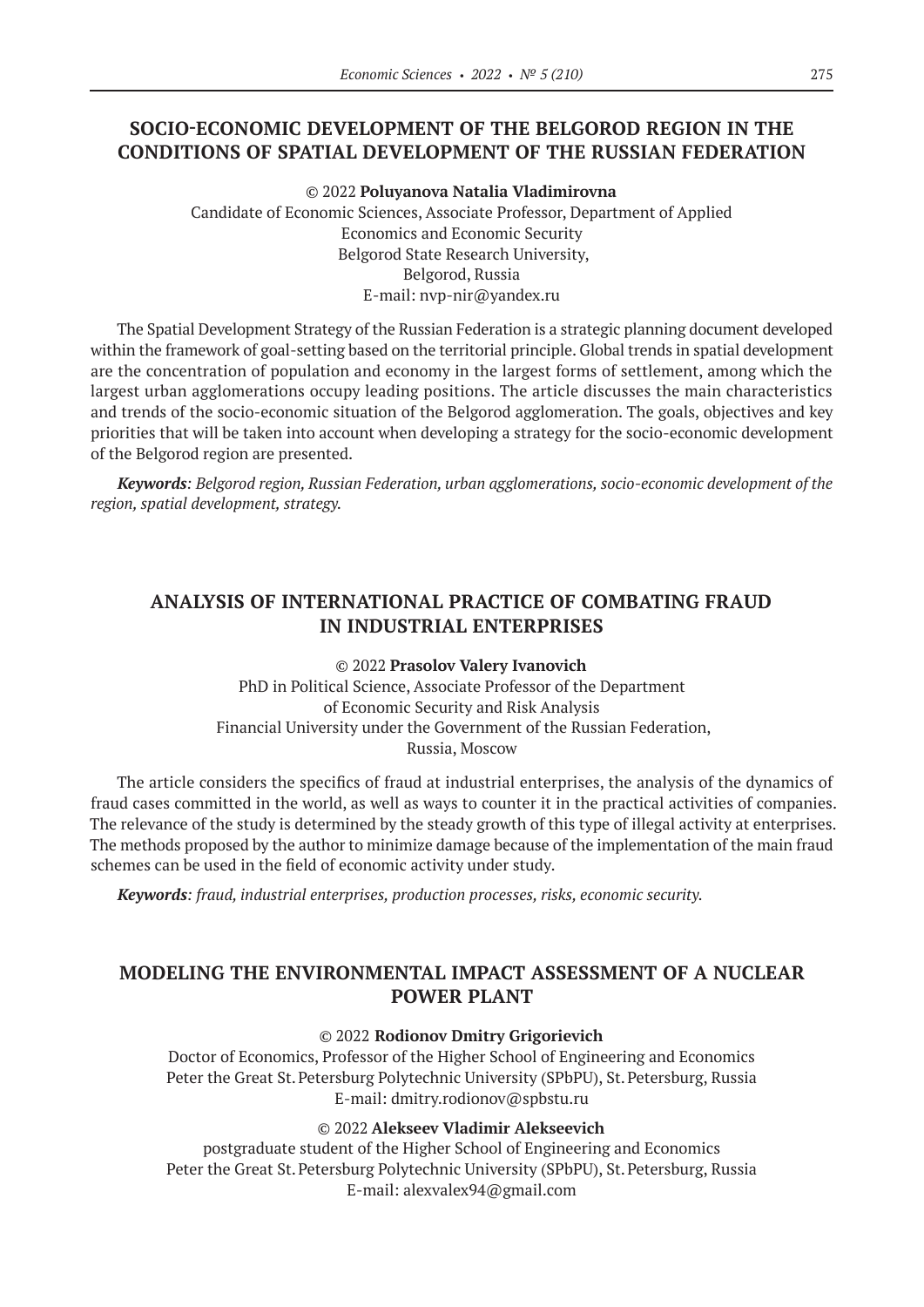#### © 2022 **Terentyeva Daria Andreevna**

master student St.Petersburg State University (SPbSU), St.Petersburg, Russia E-mail: dulybina@mail.ru

#### © 2022 **Konnikov Evgeny Alexandrovich**

Candidate of Economic Sciences, Associate Professor of the Higher School of Engineering and Economics Peter the Great St. Petersburg Polytechnic University (SPbPU), St. Petersburg, Russia E-mail: konnikov.evgeniy@gmail.com

One of the most efficient and widespread areas of energy generation is nuclear energy. At the same time, the potential damage to the environment from a nuclear power plant is much less obvious than from the use of hydrocarbon energy sources. As a result, this potential damage is significantly neglected, which in turn can lead to significant environmental consequences in the long term. Earlier, within the framework of the article "Mechanisms of the impact of a nuclear power plant on the environment, taking into account the time factor", a system of indicators of the impact of a nuclear power plant on the environment was formed. Within the framework of this study, the proposed system of indicators is aggregated into a complex mathematical toolkit based on the principles of fuzzy logic.

*Keywords: nuclear power plant, nuclear energy, ecology, environment, sustainable development, fuzzy logic, emissions.*

# **IMPACT MECHANISMS OF A NUCLEAR POWER PLANT ON THE ENVIRONMENT, CONSIDERING THE TIME FACTOR**

#### © 2022 **Rodionov Dmitry Grigorievich**

Doctor of Economics, Professor of the Higher School of Engineering and Economics Peter the Great St. Petersburg Polytechnic University (SPbPU), St. Petersburg, Russia E-mail: dmitry.rodionov@spbstu.ru

### © 2022 **Alekseev Vladimir Alekseevich**

postgraduate student of the Higher School of Engineering and Economics Peter the Great St. Petersburg Polytechnic University (SPbPU), St. Petersburg, Russia E-mail: alexvalex94@gmail.com

### © 2022 **Terentyeva Daria Andreevna**

master student

St.Petersburg State University (SPbSU), St.Petersburg, Russia E-mail: dulybina@mail.ru

#### © 2022 **Konnikov Evgeny Alexandrovich**

Candidate of Economic Sciences, Associate Professor of the Higher School of Engineering and Economics Peter the Great St. Petersburg Polytechnic University (SPbPU), St. Petersburg, Russia E-mail: konnikov.evgeniy@gmail.com

The exponential growth in energy demand is a consequence of current trends in globalization and digitalization. One of the most efficient and widespread areas of energy generation is nuclear energy. At the same time, the potential damage to the environment from a nuclear power plant is much less obvious than from the use of hydrocarbon energy sources. As a result, this potential damage is significantly neglected, which in turn can lead to significant environmental consequences in the long term. Within the framework of this study, a universal toolkit is proposed for predictive assessment of the impact of nuclear power plants on the environment, based on the principles of fuzzy logic.

*Keywords: nuclear power plant, nuclear energy, ecology, environment, sustainable development, fuzzy logic, emissions.*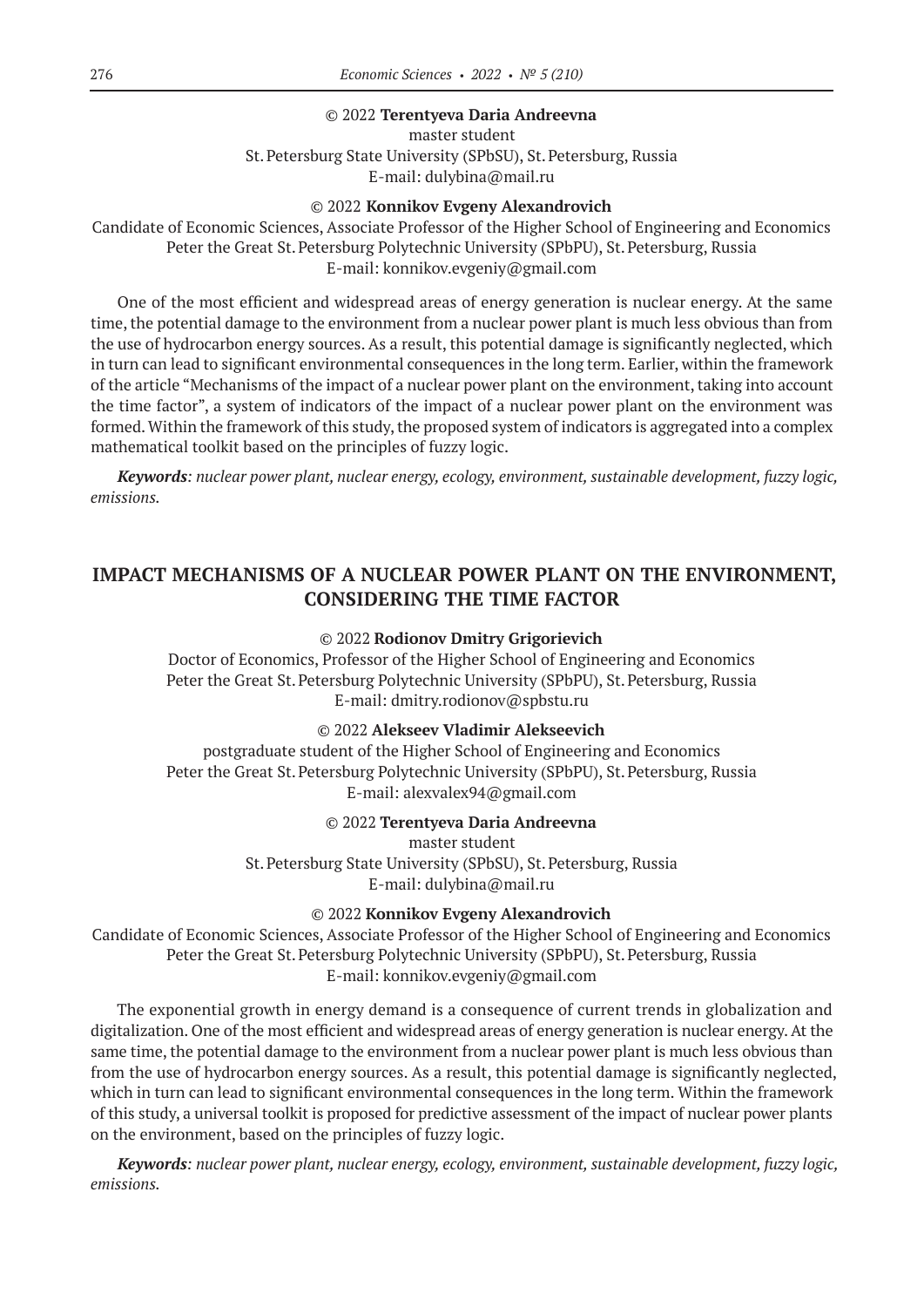# **FEATURES OF OPERATIONAL MANAGEMENT OF DYNAMIC MULTI-TYPE PRODUCTION**

© 2022 **Simakova Zoya Leonidovna** senior lecturer at the Graduate School of Production Management St.Petersburg Polytechnic University, St.Petersburg, Russia E-mail: simakova@kafedrapik.ru

Management of enterprises of the machine-building complex requires special efforts due to the diversity of production and the great dynamism of changes in demand and resource requirements. In this article, the main characteristics of machine-building enterprises affecting the organization of the production process are formulated and performance evaluation indicators are proposed.

*Keywords: mechanical engineering, operational management, production plan, material resources, efficiency assessment*

# **CONCEPT OF MATERIAL RESOURCES MANAGEMENT IN LEAN PRODUCTION AT ENGINEERING ENTERPRISES**

© 2022 **Smirnov Artyom Alekseevich**

Senior Lecturer, Department of Economics and Finance Vologda State University, Vologda, Russia E-mail: smirnov.artem.a@yandex.ru

The paper proposes the concept of research of the issues of material resources management in the process of their cutting at engineering enterprises. Based on the research of the theory and practice of engineering technologies in the field of cutting-packing tasks, lean production and management accounting the toolkit of management of material resources obtained after cutting has been developed.

*Keywords: lean production, material resource management, engineering enterprise, cutting, sorting method*

# **THE MAIN DIRECTIONS OF THE FORMATION OF THE MECHANISM OF SOCIO-ENVIRONMENTALLY-ECONOMICALLY BALANCED LAND USE AT THE REGIONAL LEVEL**

**© 2022 Taranova Irina Viktorovna**

Doctor of Economics, Professor of the Russian State Social University State University for Land Management, Moscow, Russia E-mail: taranovairina@yandex.ru

#### **© 2022 Dalchenko Elena Alexandrovna**

Candidate of Economic Sciences, Associate Professor of the Novocherkassk Engineering and Reclamation Institute — Branch Don State Agrarian University, Novocherkassk, Rostov Region, Russia E-mail: elena.dalchenko@mail.ru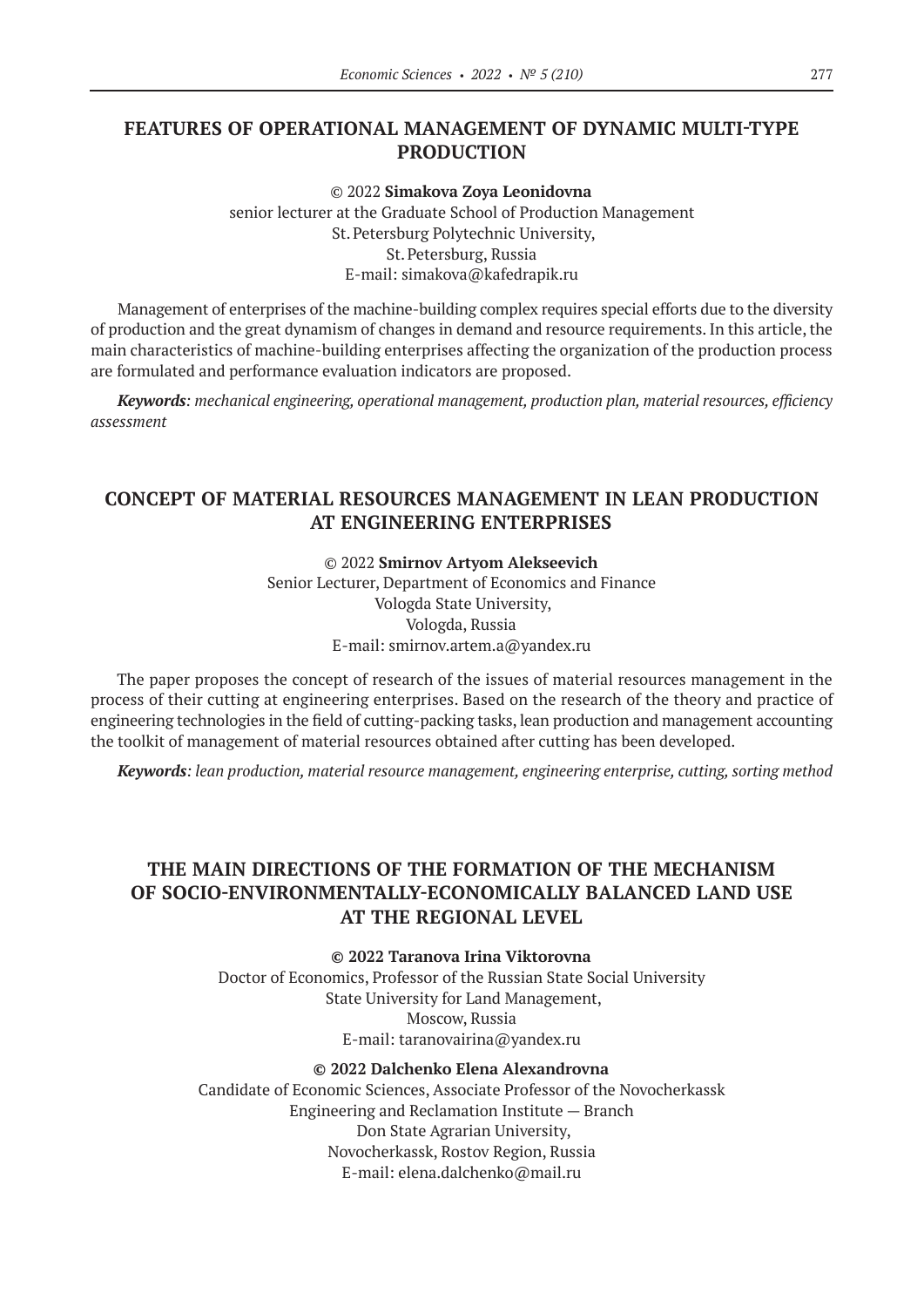#### **© 2022 Dubskaya Elena Sergeevna**

Senior Lecturer Southern Federal University, Russia, Rostov-on-Don E-mail: dubskaya@sfedu.ru

The article discusses the dynamics and structure of the area of land resources of the Rostov region by category of use for the period 2016–2020, analyzes the current regional legal documents aimed at intensifying the use of land resources by agricultural producers, substantiates the directions for the formation of a socio-environmental and economically balanced mechanism land use at the mesoeconomic level. The results of the study can be used by local governments and state authorities of the constituent entities of the Russian Federation in the implementation of regulation of the activities of economic entities of the agro-industrial complex and the management of agricultural production, as well as investors planning investments in these areas of activity.

*Keywords: region, agriculture, nature management, agro-industrial complex, land resources, efficiency, dynamics, socio-ecological and economic situation.*

#### **References**

- 1. *Ivanov N. I.* K voprosu o razrabotke tipovogo resheniya po sel'sko-hozyajstvennomu ispol'zovaniyu produktivnyh zemel' Moskovskoj oblasti / *Ivanov N. I., Gorbunov V. S., Shevchenko T. V.* // Zemleustrojstvo, kadastr i monitoring zemel'. 2020. № 11(190). S. 28–36.
- 2. Postanovlenie Pravitel'stva Rostovskoj oblasti № 377 ot 25 maya 2017 g. «O poryadke predostavleniya subsidij sel'skohozyajstvennym tovaroproizvoditelyam (krome grazhdan, vedushchih lichnoe podsobnoe hozyajstvo) na vozmeshchenie chasti zatrat na tekushchij remont i planirovku orositelnyh sistem, raschistku kollektornodrenazhnoj seti, priobretenie i do-stavku fosfogipsa, priobretenie gerbicidov, lenty kapel'nogo oroshe-niya, neobhodimogo oborudovaniya i specializirovannoj tekhniki dlya uda-leniya sornoj rastitel'nosti na meliorativnyh kanalah (s izmeneniyami na 1 fevralya 2019 goda)»
- 3. Postanovlenie Pravitel'stva Rostovskoj oblasti № 277 ot 12 apre-lya 2012 g. «O poryadke predostavleniya subsidij sel'skohozyajstvennym tovaroproizvoditelyam (krome grazhdan, vedushchih lichnoe podsobnoe hozyajstvo) na vozmeshchenie chasti zatrat na oplatu uslug po podache vody dlya orosheniya i zatrat na oplatu elektroenergii, potreblyaemoj vnutrihozyaj-stvennymi nasosnymi stanciyami pri podache vody dlya orosheniya sel'skohozyajstvennyh kul'tur»
- 4. Postanovlenie Pravitel'stva Rostovskoj oblasti № 107 ot 16 fev-ralya 2017 «O poryadke predostavleniya subsidij sel'skohozyajstvennym tovaroproizvoditelyam (krome grazhdan, vedushchih lichnoe podsobnoe hozyaj-stvo) na realizaciyu meropriyatij v oblasti melioracii zemel' sel'sko-hozyajstvennogo naznacheniya»
- 5. *Revunov R.V.* Napravleniya povysheniya effektivnosti sel'skogo ho-zyajstva Rostovskoj oblasti / *Revunov R.V., Revunov S.V.,* Sheremet'ev P. G., *Chernyshova T.N.* // Moskovskij ekonomicheskij zhurnal. 2021. № 6.
- 6. *Taranova I. V.*Ekonomika Rostovskoj oblasti v regional'nyh so-postavleniyah Yuga Rossii / *Taranova I. V., Kasaeva T. V.,* Ogan'yan A. G., C*Hernov M. V.* // Moskovskij ekonomicheskij zhurnal. 2021. № 11.
- 7. Ekologicheskij vestnik Dona «O sostoyanii okruzhayushchej sredy i prirodnyh resursov Rostovskoj oblasti v 2020 godu» https://minprirodyro.rf/projects/19/?filter\_d\_level=2 data obrashcheniya 2 maya 2022 g.
- 8. Ekologicheskij vestnik Dona «O sostoyanii okruzhayushchej sredy i prirodnyh resursov Rostovskoj oblasti v 2019 godu» https://minprirodyro.rf/projects/19/?filter\_d\_level=2 data obrashcheniya 2 maya 2022 g.
- 9. Ekologicheskij vestnik Dona «O sostoyanii okruzhayushchej sredy i prirodnyh resursov Rostovskoj oblasti v 2018 godu» https://minprirodyro.rf/projects/19/?filter\_d\_level=2 data obrashcheniya 2 maya 2022 g.
- 10. Ekologicheskij vestnik Dona «O sostoyanii okruzhayushchej sredy i prirodnyh resursov Rostovskoj oblasti v 2017 godu» https://minprirodyro.rf/projects/19/?filter\_d\_level=2 data obrashcheniya 2 maya 2022 g.
- 11. Ekologicheskij vestnik Dona «O sostoyanii okruzhayushchej sredy i prirodnyh resursov Rostovskoj oblasti v 2016 godu» https://minprirodyro.rf/projects/19/?filter\_d\_level=2 data obrashcheniya 2 maya 2022 g.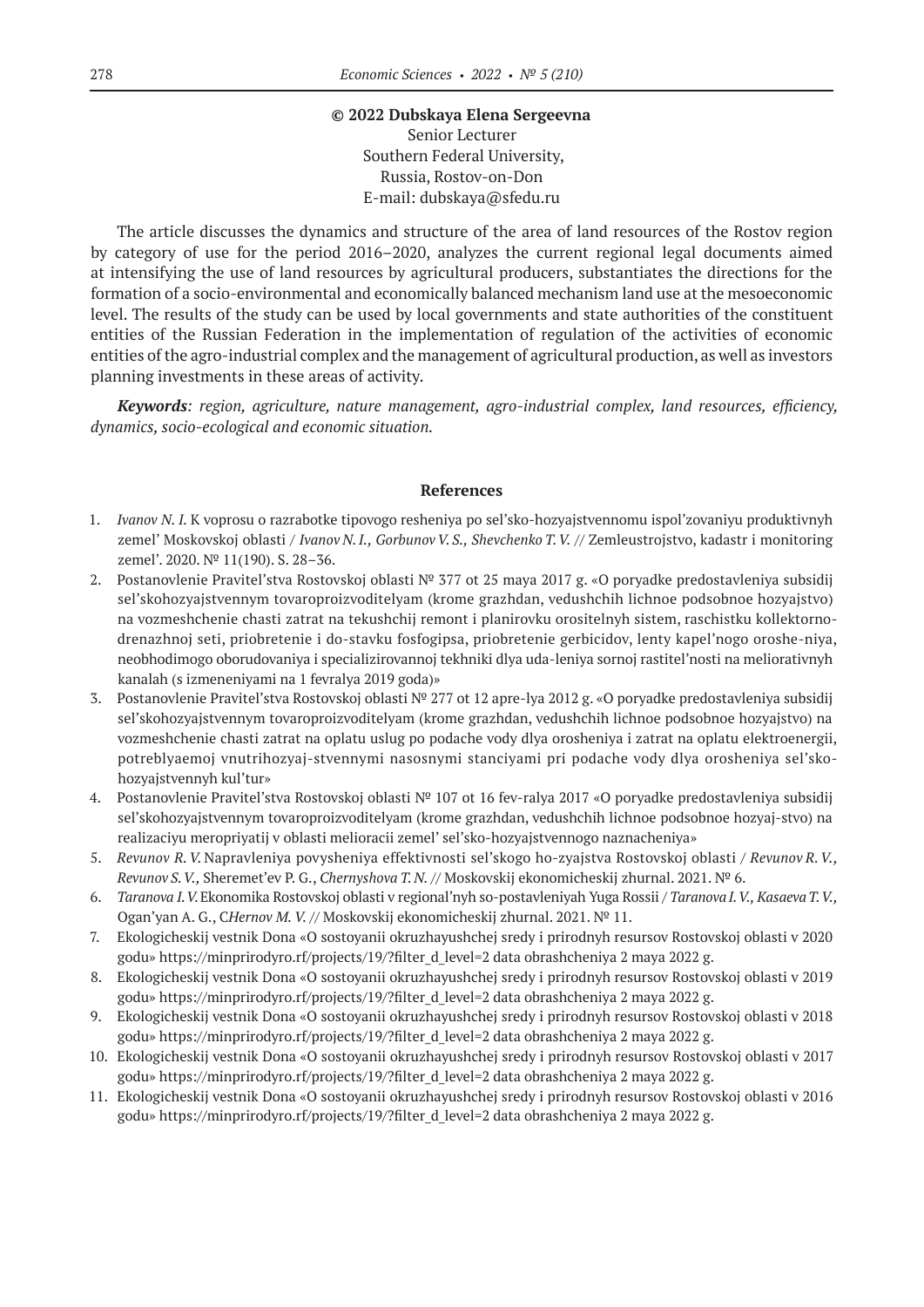- 12. *Podkolzina I. M.*Building a financial security system to ensure Russia's food security / *Podkolzina I. M., Gladilin A. V., Reshetov K. Yu., Taranova I. V., Gladilin V. A.* // В сборнике: The Challenge of Sustainability in Agricultural Systems. Сер. "Lecture Notes in Networks and Systems, Volume 205" Heidelberg, 2021. С. 539–548. DOI: 10.1007/978–3– 030–73097–0\_61
- 13. *Osadchaya N.*Organizational and economic priorities for the agro-industrial complex development in Russia at the regional level / *Osadchaya N., Murzin A., Revunov R., Plokhotnikova G.* // В сборнике: IOP Conference Series: Earth and Environmental Science. Сер. "Fundamental and Applied Scientific Research in the Development of Agriculture in the Far East, AFE 2021 — Papers" 2021. С. 032061. DOI: 10.1088/1755–1315/937/3/032061

# **INTELLECTUAL POTENTIAL AS A FACTOR INFLUENCING THE EMPLOYMENT OF A GRADUATE**

#### © 2022 **Khalikov Artem Lenarovich**

Assistant of the Department of Human Resource Management Kazan (Volga Region) Federal University, Kazan, Russia E-mail: artkzn16@gmail.com

#### © 2022 **Kasyanova Diana Radievna**

postgraduate student of GBU "Center for Advanced Economic Research of the Academy of Sciences of the Republic of Tatarstan", Kazan, Russia E-mail: 3007diana@mail.ru

The paper considers intellectual potential as a factor influencing the employment of a graduate, taking into account the economy of the region. Human resources, especially graduates, are given special attention as the basis of economic growth and future development. New competitive advantages can be obtained only through the effective use of intellectual potential, and the transition to innovation requires the development of gifted youth and the creation of an environment conducive to creativity and self-realization. It has been proven that higher education is crucial for young people. University graduates enter a highly competitive labor market, which requires a constant increase in human capital. At the same time, universities make a significant contribution to the socio-economic growth of the region, promoting innovation and providing high-quality professional training of graduates. The article substantiates the need to organize the process of managing the intellectual potential of university graduates.

*Keywords: intellectual potential, intellectual capital, youth, labor market, employers, development potential, employment.*

### **ANALYSIS OF INTERNATIONAL EXPERIENCE IN ESG PROJECTS INVESTING AND ITS GLOBAL REGULATION**

#### © 2022 **Khomyakova Lyubov Igorevna**

PhD in Economics, Associate Professor, Leading Research Fellow, Institute for International Economic Relations Research Financial University under the Government of the Russian Federation, Moscow, Russia E-mail: ljubajob@rambler.ru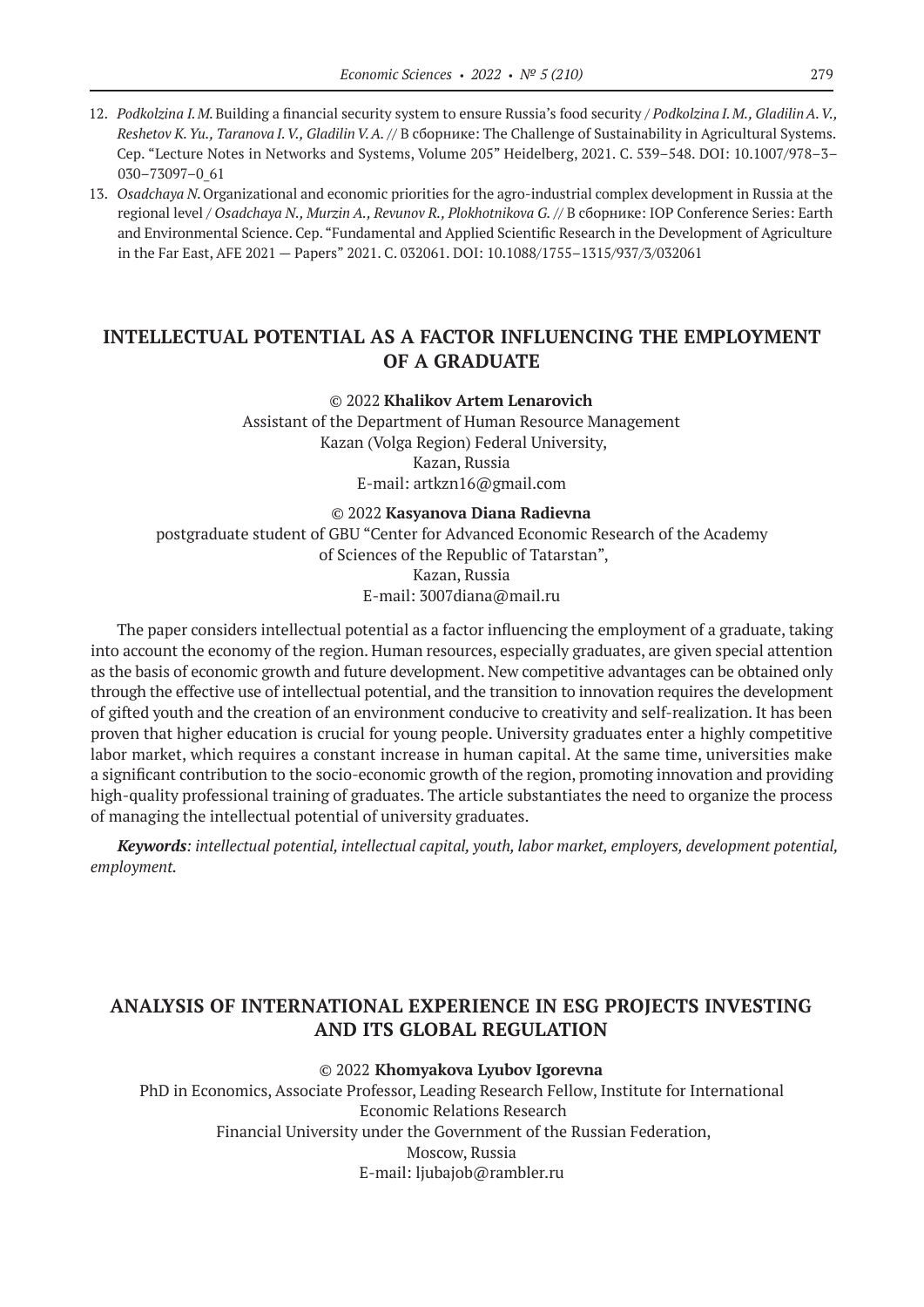Global investors demonstrate active involvement in the processes of sustainable development. The principles of ESG investment are currently applied in almost all regions of the world, which requires appropriate regulation by government agencies. In this regard, an analysis of the international experience of ESG investment was carried out with an emphasis on the regional features of the EU, the USA, Australia, and Japan.

### *Keywords: ESG, investment, sustainable investment, green banks*

### **References**

- 1. ESG banking in Russia. Research by Deloitte and the Association of Banks of Russia. May, 2021. URL: https://asros. ru/upload/iblock/387/ihth197wie0u20lxdxki74di4vbj3ylm/ESG\_banking-v-Rossii\_web\_rus.pdf.
- 2. ESG investments are taking over the world. What is it and why are they getting more and more popular. RBC. 26.09.2021. URL: https://quote.rbc.ru/news/article/60efd48d9a79477f9b55d91d.
- 3. ESG investment market in Russia: present and future. Frank RG. July, 2021. URL: https://frankrg.com/esg-invest/.
- 4. *Shulga Yu.*What investors should keep in mind when choosing an ESG strategy. Forbes. 10.12.2021. URL: https:// www.forbes.ru/biznes/449105‑o-cem-nado-pomnit-investoram-pri-vybore-esg-strategii.
- 5. PwC's Global investor survey. The economic realities of ESG. December 2021. URL: https://www.pwc.com/gx/en/ corporate-reporting/assets/pwc-global-investor-survey-2021.pdf.
- 6. Global Sustainable Investment Review 2020. URL: http://www.gsi-alliance.org/wp-content/uploads/2021/08/ GSIR‑20201.pdf.

# **MODERN FEATURES OF LABOR ORGANIZATION IN THE AGRO-INDUSTRIAL COMPLEX OF RUSSIA IN THE LIGHT OF DIGITAL TRANSFORMATION OF THE ECONOMY**

© 2022 **Chekhovskikh Irina Aleksandrovna** Candidate of Economic Sciences, Associate Professor St.Petersburg State University of Veterinary Medicine, St.Petersburg, Russia E-mail: chekhonte\_ir@mail.ru

### © 2022 **Ol Ekaterina Mikhailovna**

PhD in Law, Associate Professor St.Petersburg State University of Veterinary Medicine, St.Petersburg, Russia E-mail: katerinaom@mail.ru

### © 2022 **Popazova Olga Anatolievna**

Candidate of Economics, Associate Professor St.Petersburg State University of Economics, St.Petersburg, Russia E-mail: ol-po@inbox.ru

### © 2022 **Rasskazova Olga Anatolievna**

Candidate of Economic Sciences, Associate Professor St.Petersburg Polytechnic University of Peter the Great, St.Petersburg, Russia E-mail: olanka777@yandex.ru

### © 2022 **Aleksandrov Igor Nikolaevich** Candidate of Economic Sciences, Associate Professor St.Petersburg Polytechnic University of Peter the Great, St.Petersburg, Russia E-mail: a7830298@gmail.com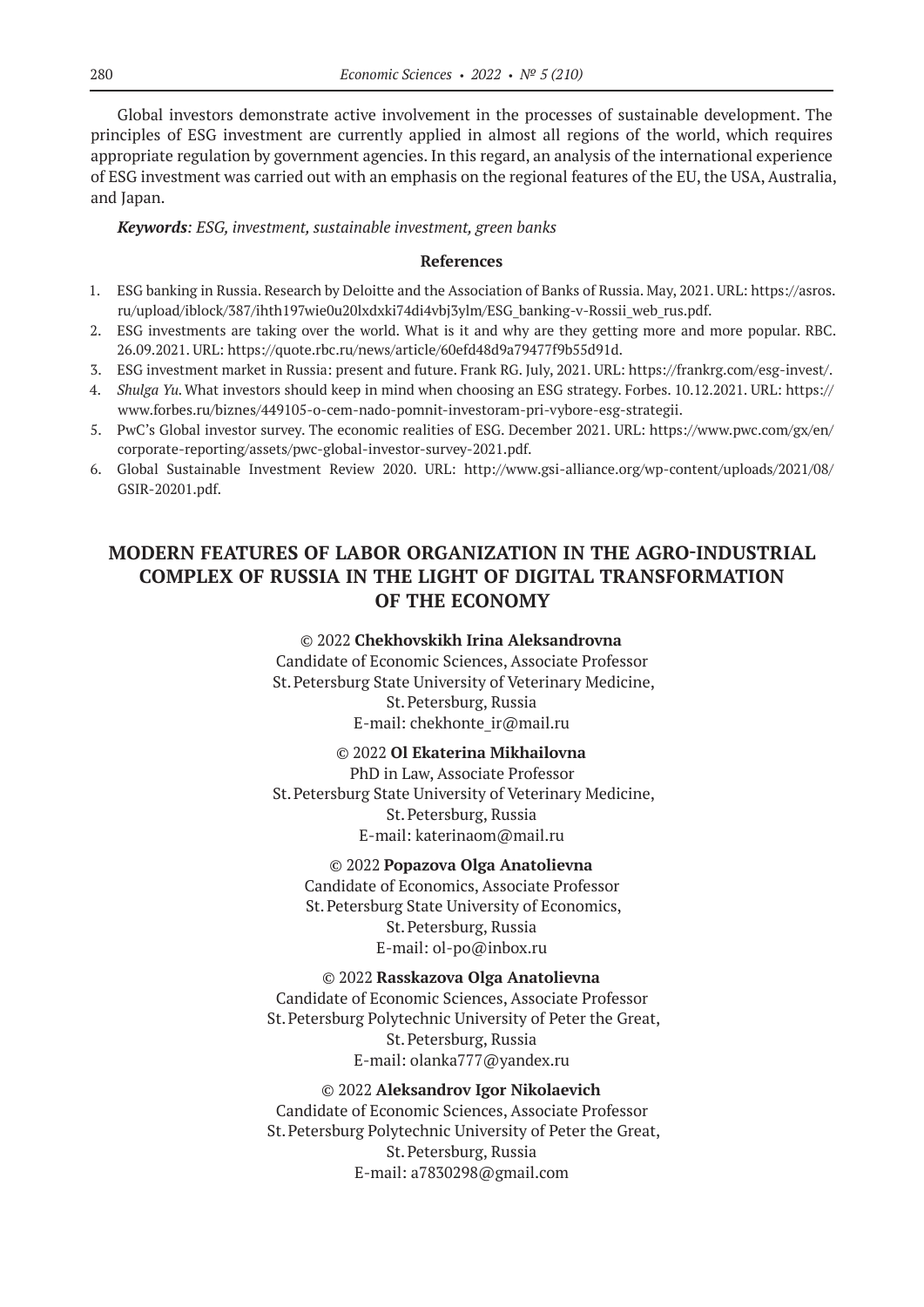Broadly speaking, a modern Russian agricultural worker finds himself in a new global economic reality that, in its narrow sense, often comes into conflict with the actual state of domestic reality. The existing multiform structure of the Russian economy, including agrarian sector, demonstrates inconsistent requirements to labour in general, and to its organization, particularly. New information technologies in agriculture coexist with archaic forms of farming. On the one hand, the farming business is facing the demands of modernization and post-industrialization, which is expressed in the need to be included and involved in global civilizational trends. The use of ever more advanced equipment and the latest technology in agricultural production is designed to ensure success in the competitive struggle at the international level. On the other hand, the internally uneven regional development of the agrarian sector, when a few farms use predominantly manual and weakly mechanized labour, demonstrates a quite stable position. Even this an outdated organization of agricultural production can give the products, which are used by demand at the local level. Such contradictory conditions of the Russian agrarian market require considerable adaptability from its participants, which, in turn, largely depends on the scale of the business, its regional affiliation and peculiarities of the form of ownership. Russian agricultural holdings have almost all the investment opportunities to improve their fleet of machinery and equipment, including the most advanced digital technologies that allow them to regulate and control crop and livestock production processes. Representatives of small and mediumsized agricultural businesses do not have such opportunities due to the limited resources available, they have to "be content with little". The trend towards monopolization and oligopolization of agricultural production is currently suppressed by vast agricultural territories, which are eroding the possibilities of supervision and control in their open spaces, as well as complicating internal communications with the underdevelopment of infrastructure.

*Keywords: agro-industrial complex, labour organization, information technology, digital transformation, agriculture.*

# **ORGANIZATIONAL-ECONOMIC AND ADMINISTRATIVE-LEGAL INSTRUMENTS OF LAND USE GREENING AT THE REGIONAL LEVEL**

© 2022 **Chumakova Tatyana Nikolaevna** Candidate of Pedagogical Sciences, Associate Professor Don State Agrarian University, Novocherkassk, Rostov Region, Russia E-mail: tana201025@mail.ru

#### © 2022 **Garcheva Ekaterina Vladimirovna**

graduate student Federal Rostov Agricultural Research Center, Rassvet village, Aksai district, Rostov region, Russia E-mail: Garchevaev@yandex.ru

### © 2022 **Ushakov Alexander Evgenievich,**

graduate student Novocherkassk Engineering and Reclamation Institute — branch Don State Agrarian University, Novocherkassk, Rostov Region, Russia E-mail: sashka-ushakov@mail.ru

The article discusses the dynamics of the area of land resources by category of use, the distribution of agricultural land in the Russian Federation for the -period 2016–2020, as well as the structure of the land fund of the RF by federal districts of the RF and land categories in 2020. The administrative-legal and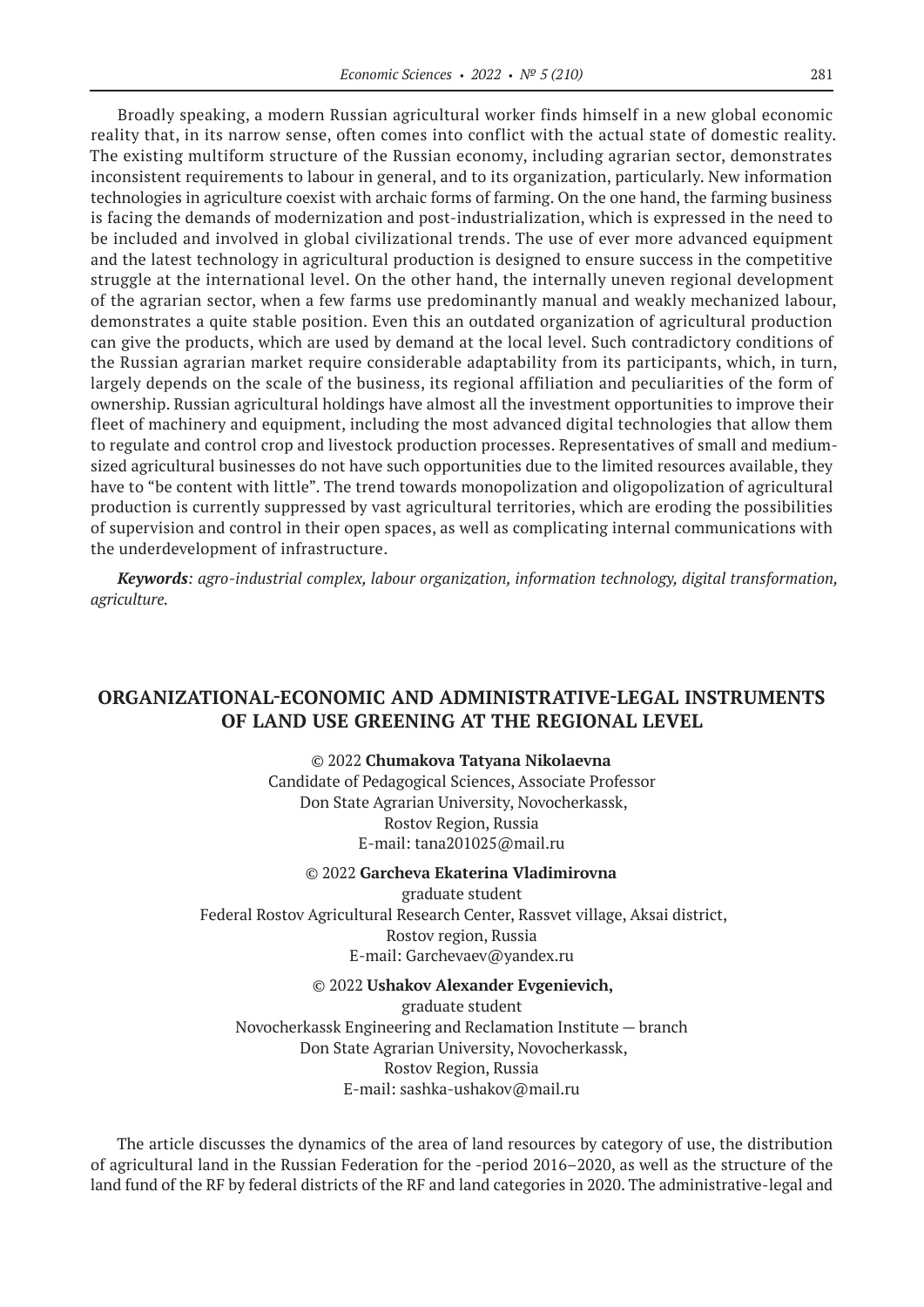organizational- economic directions for the development of socio-environmentally-economically balanced directions of state policy in the field of land management at the federal and regional levels. The results of the study can be used by state authorities of the RF and constituent entities of the Russian Federation in the development of programs and projects for the development of socio-ecological and economic development, as well as by investors investing in the sectors of the agro-industrial complex of the RF.

*Keywords: region, economy, ecology, agriculture, agro-industrial complex, land use, land resources.*

### **References**

- 1. *Brik A. D.*Covershenstvovanie sistemy gosudarstvennoj podderzhki agropromysh-lennogo kompleksa na federal'nom i regional'nom urovnyah v kontekste razvitiya eksporta sel'skohozyajstvennoj produkcii / *Brik A. D., Plohotnikova G.V.* // Moskovskij ekonomicheskij zhurnal. 2021. № 2.
- 2. Zemel'nyj kodeks Rossijskoj Federacii" ot 25.10.2001 N 136-FZ (red. ot 16.02.2022)
- 3. O sostoyanii i ob ohrane okruzhayushchej sredy Rossijskoj Federacii v 2020 godu. Gosudarstvennyj doklad. Oficial'nyj sajt Minprirody RF https://www.mnr.gov.ru/docs/gosudarstvennye\_doklady/? PAGEN\_2=2/ data obrashcheniya 4 maya 2022 g.
- 4. O sostoyanii i ob ohrane okruzhayushchej sredy Rossijskoj Federacii v 2019 godu. Gosudarstvennyj doklad. Oficial'nyj sajt Minprirody RF https://www.mnr.gov.ru/docs/gosudarstvennye\_doklady/? PAGEN\_2=2/ data obrashcheniya 4 maya 2022 g.
- 5. O sostoyanii i ob ohrane okruzhayushchej sredy Rossijskoj Federacii v 2018 godu. Gosudarstvennyj doklad. Oficial'nyj sajt Minprirody RF https://www.mnr.gov.ru/docs/gosudarstvennye\_doklady/? PAGEN\_2=2/ data obrashcheniya 4 maya 2022 g.
- 6. O sostoyanii i ob ohrane okruzhayushchej sredy Rossijskoj Federacii v 2017 godu. Gosudarstvennyj doklad. Oficial'nyj sajt Minprirody RF https://www.mnr.gov.ru/docs/gosudarstvennye\_doklady/? PAGEN\_2=2/ data obrashcheniya 4 maya 2022 g.
- 7. O sostoyanii i ob ohrane okruzhayushchej sredy Rossijskoj Federacii v 2016 godu. Gosudarstvennyj doklad. Oficial'nyj sajt Minprirody RF https://www.mnr.gov.ru/docs/gosudarstvennye\_doklady/? PAGEN\_2=2/ data obrashcheniya 4 maya 2022 g.
- 8. Postanovlenie Pravitel'stva RF ot 30.06.2021 N 1081 (red. ot 07.02.2022) "O fe-deral'nom gosudarstvennom zemel'nom kontrole (nadzore)" (vmeste s "Polozheniem o fe-deral'nom gosudarstvennom zemel'nom kontrole (nadzore)"
- 9. *Revunov R.V.* Napravleniya povysheniya effektivnosti sel'skogo hozyajstva rostov-skoj oblasti / *Revunov R.V., Revunov S.V.,* SHeremet'ev P.G., C*Hernyshova T.N.* // Moskov-skij ekonomicheskij zhurnal. 2021. № 6.
- 10. *Taranova I. V.*Organizacionno-ekonomicheskij i cifrovoj instrumentarij in-tensifikacii agrarnogo proizvodstva v RF / *Taranova I. V., Brik A. D., Plohotnikova G. V., Garcheva E. V.* // Moskovskij ekonomicheskij zhurnal. 2022. T. 7. № 3.
- 11. Federal'nyj zakon ot 29.12.2006 N 264-FZ (red. ot 30.12.2021) "O razvitii sel'skogo hozyajstva"
- 12. *Anopchenko T.Yu.*Diversification of regulatory powers in social, environmental, and economic relations as a factor for stimulating regional development / *Anopchenko T. Yu., Lazareva E. I., Murzin A. D., Revunov R. V., Roshchina E. V.* // В сборнике: The Challenge of Sustainability in Agricultural Systems. Сер. "Lecture Notes in Networks and Systems, Volume 206" Heidelberg, 2021. С. 561–570. DOI: 10.1007/978–3–030–72110–7\_62
- 13. *Osadchaya N.*Organizational and economic priorities for the agro-industrial complex development in Russia at the regional level / *Osadchaya N., Murzin A., Revunov R., Plokhotnikova G.* // В сборнике: IOP Conference Series: Earth and Environmental Science. Сер. "Fundamental and Applied Scientific Research in the Development of Agriculture in the Far East, AFE 2021 — Papers" 2021. С. 032061. DOI: 10.1088/1755–1315/937/3/032061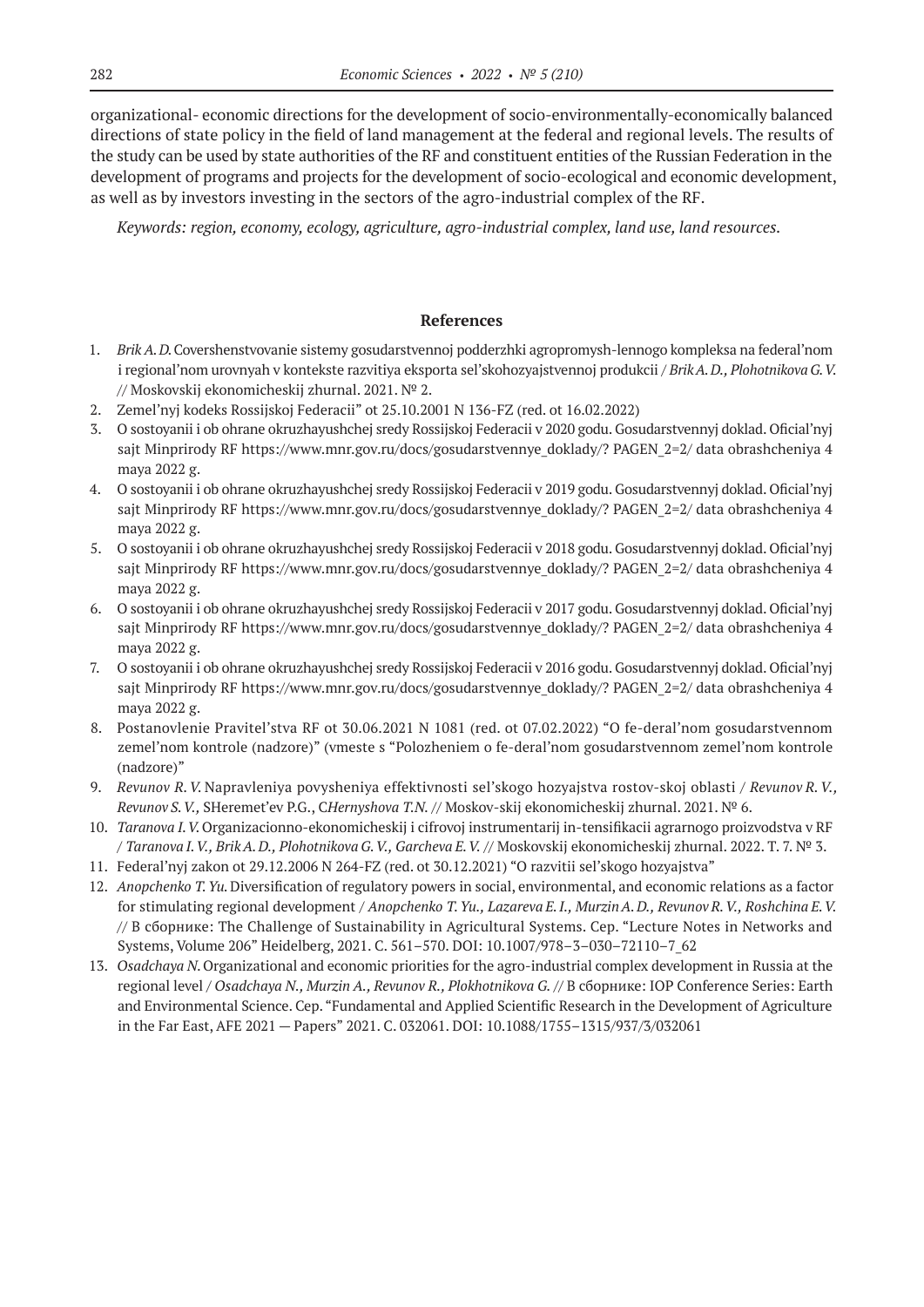### **BOOK KEEPING, STATISTICS**

### **REGULATION OF BUSINESS PROCESSES FOR SALES FORECASTING PURPOSES**

#### © 2022 **Plotnikova Vera Victorovna**

Doctor of Economic, Professor of Business Analysis Department Financial University under the Government of the Russian Federation, Moscow, Russia E-mail: VVPlotnikova@fa.ru

#### © 2022 **Stubalin Pavel Vladimirovich**

Ph.D. in Economics, Department of Information Systems and Modeling Yuri Gagarin State Technical University of Saratov, Saratov, Russia E-mail: pavel0@mail.ru

In this paper, the authors propose an approach to regulating the process of «Budgeting» of a trading company for the purposes of sales forecasting. Two processes were proposed: sales planning and pricing, goals, owners, inputs and outputs of each process were formulated, their description in text and graphic form was given, and performance evaluation criteria were defined.

*Keywords: analysis, regulation, business process, budgeting, forecasting, sales*

### **CHARACTERISTICS OF THE MAIN PROBLEMS OF TOURISM STATISTICS**

#### © 2022 **Rozanova Tatyana Pavlovna**

Doctor of Economics, Professor, Head of the Department of Tourism and Hotel Business Financial University under the Government of the Russian Federation,

> Moscow, Russia E-mail: TPRozanova@fa.ru

#### © 2022 **Stytsiuk Rita Yurievna**

Doctor of Economics, Professor, Professor of the Department of Tourism and Hotel Business Financial University under the Government of the Russian Federation, Moscow, Russia E-mail: Rstytcuk@fa.ru

Reliable information reflecting the movement of tourist flows, changes in tourism demand and supply make it possible to assess the contribution of the tourism sector to the economy of the region, to determine the anthropogenic load, to forecast possible changes in the sphere of consumer expectations of tourists. In this regard, it should be noted that tourism statistics, as a mirror showing the state of the tourism industry in dynamics, allows for analysis and functional diagnostics aimed at developing business processes at the company level and management installations at the level of administrations.

*Keywords: tourism, tourism statistics, information, problems of tourism statistics, auxiliary account, target segments*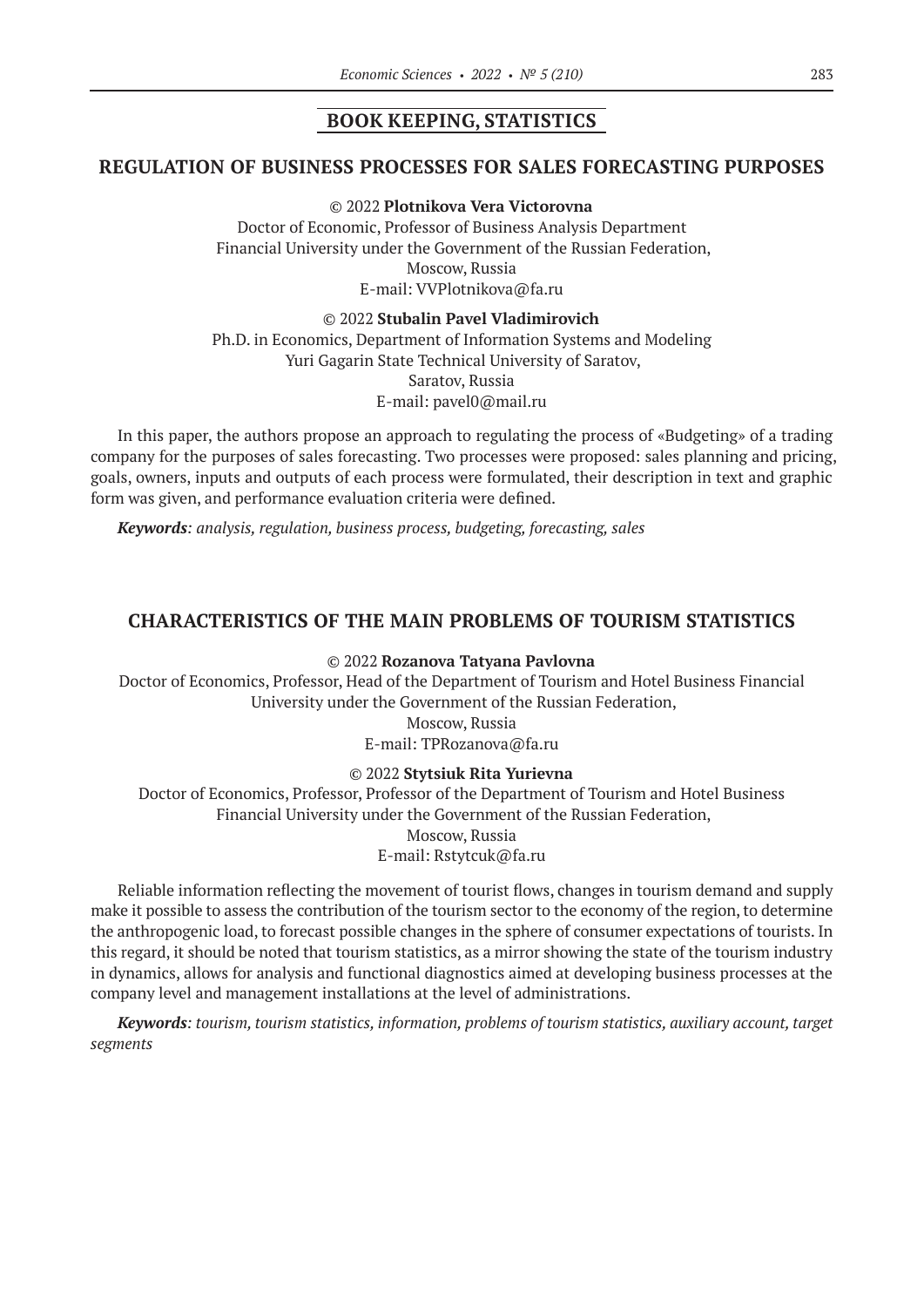# **THE MULTIDIMENSIONALITY OF TOURISM AND THE PROBLEMS OF MODERN STATISTICS**

#### © 2022 **Rozanova Tatyana Pavlovna**

Doctor of Economic Sciences, Professor, Head of the Department of Tourism and Hotel Business Financial University under the Government of the Russian Federation,

Moscow, Russia

E-mail: TPRozanova@fa.ru

#### © 2022 **Stytsyuk Rita Yurievna**

Doctor of Economic Sciences, Professor, Professor of the Department of Tourism and Hotel Business Financial University under the Government of the Russian Federation, Moscow, Russia

E-mail: Rstytcuk@fa.ru

The article reveals the difficulties of statistical observation in tourism due to its intersectoral nature; substantiates the essence of tourism as a complex collective grouping of economic activities in various sectors of the economy; reveals the multidimensionality of tourism as an intersectoral activity for use in statistical surveys. The novelty of the proposed approach lies in the substantiation of the intersectoral nature of tourism, the atypical structure of tourist activity, the underestimation of which causes problems and contradictions of statistics, and, as a result, the distortion of the contribution of tourism to economic and social growth. The research methodology is based on the combination of the following methods: system analysis and synthesis, legal analysis, comparative, structural–functional, typological types of analysis.

*Keywords: tourism, statistical reporting, indicators for evaluating tourism activity, economic efficiency of tourism development.*

### **ANALYSIS OF BUSINESS DIGITALIZATION PROCESSES IN RUSSIA**

#### © 2022 **Tolmachev Mikhail Nikolaevich**

Doctor of Economic, Professor of Business Analysis Department Financial University under the Government of the Russian Federation, Moscow, Russia E-mail: MNTolmachev@fa.ru

© 2022 **Loseva Anna Valerievna** Ph.D., Associate Professor of Department of Business Statistics Financial and Industrial University «Synergy», Moscow, Russia E-mail: lav78@yandex.ru

In the context of global processes of digital transformation of the economy, assessment and monitoring of the level of digitalization of Russian enterprises as one of the main parameters of their efficiency and competitiveness is becoming in demand. The purpose of the study is to give a quantitative assessment of the development of digitalization processes of Russian enterprises and to identify the features and patterns inherent in this process. To achieve this goal, the authors have identified a system of indicators reflecting the prevalence and intensity of the introduction and use of ICT for entrepreneurial purposes, as well as a methodology for evaluating the effectiveness of this process. By the application of statistical analysis methods, the assessment of the peculiarities of the studied processes in the Russian Federation in terms of sectoral and regional differences is given. Official statistics data were used as an information base.

*Keywords: digitalization, information and communication technologies (ICT), types of economic activities, regional differences.*